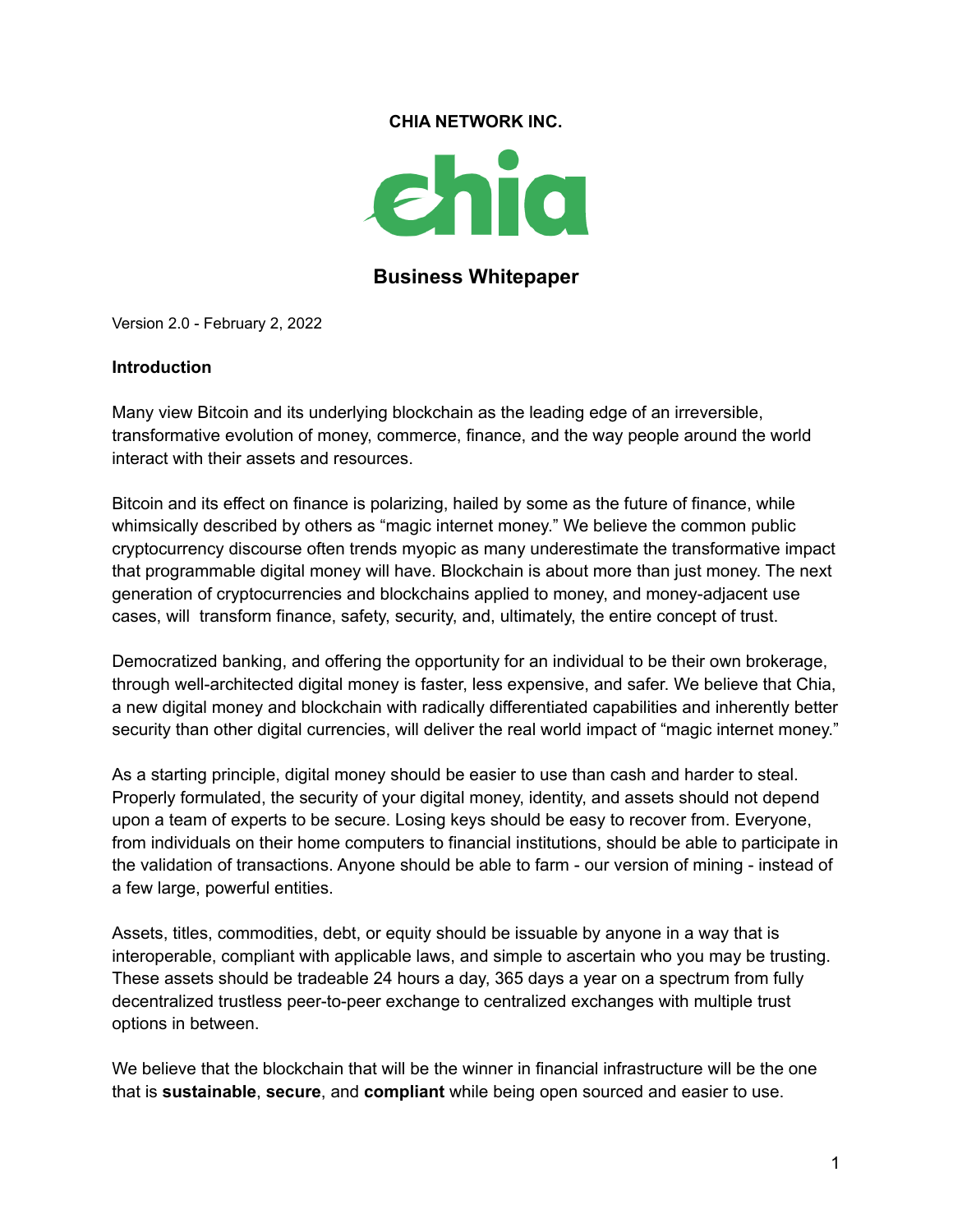#### **A Brief History: From Bitcoin to Chia**

Like many new technologies, the impact of digital currencies and blockchains is overestimated in the near term and underestimated over the long term. Bitcoin has, to date, led the way just as ARPANET, TCP/IP, and early Internet Service Providers (ISPs) paved the way to the internet, the Web, and ultimately the "there's an app for that" world in which we currently live.

The closer one studies the genesis of Bitcoin, the more subtle, powerful, and fascinating it becomes. Nakamoto consensus proved that a globally shared database can be trusted without trusting anyone. However, the Proof of Work method that the Bitcoin protocol uses included an assumption that unused CPU cycles are a vast excess commodity in millions of computers worldwide. This premise did not prove to be correct, but it was prescient in its search for a global excess commodity. Instead, specialized single-use hardware and access to cheap electricity has become far better at Proof of Work calculations than general purpose CPUs. And, all the while, consuming more power.

This development has weakened another core Bitcoin principle - decentralization - as the specialized "mining" hardware is increasingly owned and operated by just a few large entities in purpose-built large data centers located near inexpensive baseload electricity. Thus, there has been unanticipated centralization of what was intended to be a decentralized consensus network. This centralization lowers trust and raises difficult issues regarding electricity consumption, e-waste, carbon generation, and geopolitics.

Thirteen years after Satoshi [Nakamoto's](https://www.chia.net/assets/bitcoin.pdf) whitepaper was released, the world has learned much from the Bitcoin experiment. Research progress in cryptography has also advanced. At Chia, we have set out to harness this experience and stand on the shoulders of giants like Merkle, Rivest, Hellman, Finney, Wuille, Boneh and others to apply new cryptography, some of which we helped invent and refine, to create the next chapter of the journey that Bitcoin started.

We are doubling down on Bitcoin. We are adopting and helping Bitcoin adopt new technologies like [bech32m,](https://github.com/bitcoin/bips/blob/master/bip-0350.mediawiki) [graftroot,](https://bitcoinmagazine.com/articles/graftroot-how-delegating-signatures-allows-near-infinite-spending-variations) and [taproot.](https://bitcoinmagazine.com/articles/taproot-coming-what-it-and-how-it-will-benefit-bitcoin) Chia transaction rates and block sizes are effectively more than double Bitcoin's, based simply on more modern engineering. Our coins use a refined version of Bitcoin's unspent transaction outputs [\(UTXO\)](https://en.wikipedia.org/wiki/Unspent_transaction_output) [model](https://docs.chia.net/docs/04coin-set-model/what-is-a-coin) that we call the Coin model. Chia is the first new Nakamoto consensus since Bitcoin and utilizes many of Satoshi's previously unarticulated insights like the fact that [natural](https://en.wikipedia.org/wiki/Natural_logarithm) log governs key [blockchain](https://www.chia.net/assets/ChiaGreenPaper.pdf) constants related to work difficulty resets. Our new Nakamoto consensus, Proof of Space and Time, is [vastly](https://chiapower.org/) more energy [efficient](https://chiapower.org/) than Proof of Work. In addition, from a security perspective, we have already become the most decentralized blockchain by node count ever.

We are creatively tackling the important challenges to the broad adoption of digital money and public blockchains globally; including a unique plan to leverage the corporate, and later public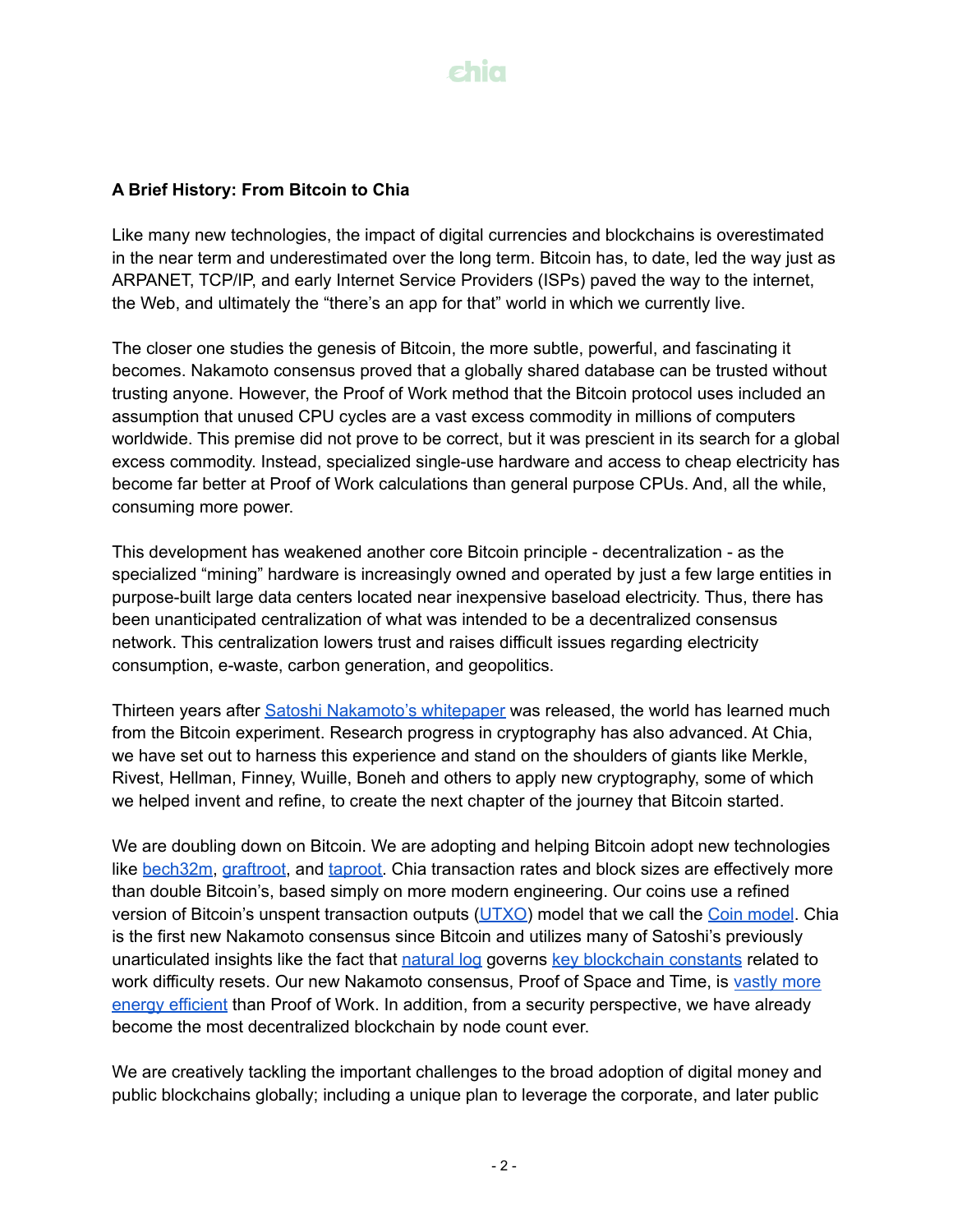company form, to build public buy-in, and more importantly trust, in this new internet of markets through transparency, control, and regulatory compliance.

We are committed to have governments, multilateral organizations, enterprises, and other entities reap the efficiencies and benefits of using Chia through our technological advancements and scaling global open source software support business, following in the footsteps of pioneers RedHat and MySQL.

We are equally focused on the ethos that "Cypherpunks write code." We are already investing in and supporting developers of all shapes and sizes as they build on top of our base layer blockchain to create the next generation of applications. We consider this our barbell go-to-market strategy. We all need programmable digital money, from the largest entities, to the smallest individual developers and individuals, like you. Someday we all might buy coffee in San Francisco with chia, but for now we think banks, governments, and DeFi collectives will use it to build new financial technologies, solve cross-border payments, and invent a new future that doesn't require trusting the layers of middlemen.

We explicitly aim to disintermediate **[SWIFT,](https://www.swift.com/) [DTCC](https://www.dtcc.com/)**, and services like Western Union. However, it would not surprise us if entities like these instead adopt our technologies to improve their offerings - just as record companies did when they finally adopted iTunes and Spotify.

Chia is designed to improve on Proof of Work based blockchains with a new Nakamoto consensus algorithm we call Proof of Space and Time. Instead of consuming massive amounts of electricity and wasteful single-purpose [ASIC](https://en.wikipedia.org/wiki/Application-specific_integrated_circuit) hardware to validate transactions, Proof of Space leverages the over-provisioned exabytes (EB) of disk space that already exist in the world today. We are extending average hard drive lifetimes by giving them a second life after the datacenter. In partnership with the storage industry we are moving the entire storage market to a circular economy of drive recycling - cutting back global e-waste beyond just our footprint.

We have observed many projects and enterprise initiatives that require an on-chain programming environment turned to Ethereum only to discover the technological limitations of Solidity and the Ethereum Virtual Machine (EVM), Ethereum's smart contract language and programming environment. Poor design and security have made it virtually impossible for projects to adopt Ethereum to move money or investments in production or at scale. Other blockchains that have adopted Solidity and the EVM are unfortunately "bug for bug compatible" and suffer the same limitations and security issues. The next most likely alternatives, such as Ripple and Stellar, also have significant issues that force governments and banks to use "intranet" versions of blockchain software on an experimental basis. Intranet blockchains are private, permissioned, and have few benefits over a good old-fashioned database. They lose all of the positive network effects of an open, decentralized, and secure blockchain.

Most of the G20 nations have relatively functional banking and financial infrastructure. While we believe there are many opportunities for blockchain and cryptocurrency to enhance these largest markets, we have seen that the sense of urgency and greater understanding of the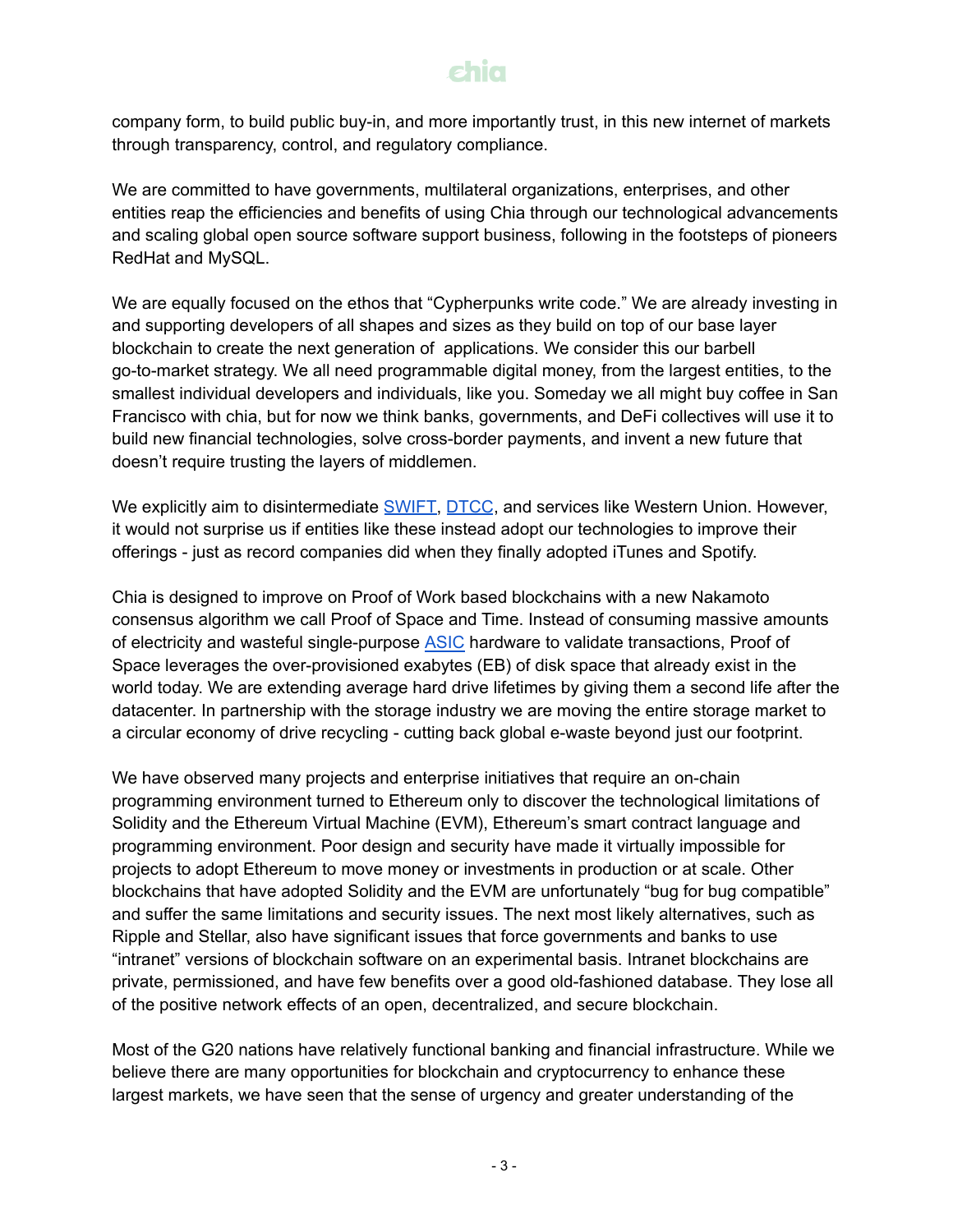power that a sustainable, secure, and compliant blockchain can bring are better understood outside of those markets. Non-[OECD](https://www.oecd.org/) countries, and even some smaller OECD countries, as well as their citizens, will be the bulk of early adopters. Already, nearly 1 in 3 [Nigerians](https://www.statista.com/statistics/1202468/global-cryptocurrency-ownership/) own cryptocurrency even though that country specifically limits its banks' interactions with cryptocurrency. Even in the United States, those who have traditionally had difficulty accessing banking own [cryptocurrencies](https://www.pewresearch.org/fact-tank/2021/11/11/16-of-americans-say-they-have-ever-invested-in-traded-or-used-cryptocurrency/) at a higher rate. Cryptocurrency and blockchains are going to be adopted by those who need them the most and can experience the strongest initial benefits.

We believe that Decentralized Exchanges ( $DEX$ ), Decentralized Finance ( $DeFi$ ), financial institution asset tokenization and payments, government anti-fraud initiatives, Central Bank Digital Currency (CBDC) initiatives, and even personal cross border payments will work best on the Chia blockchain.

Artificial barriers between cash, stocks, municipal debt, corporate debt, futures, and digital money should fall. Such instruments should all be connected to one global market - managed for you by your smartphone - that trades all day, every day. This internet of markets will tie together traditional exchanges for commodities and equities to newer digital money exchanges and semi-centralized and fully decentralized markets and ultimately settle on-chain.

Buying stock should be as easy as pressing a button, and using Tesla stock to buy a Tesla vehicle or a cup of coffee should be just as simple. Arcane settlement practices should not stand in the way of your desire to trade any specific stock, bond, or futures contract.

You have the right to privately, safely, and securely hold your wealth, and hold it in a manner where you can mathematically predict inflation.

You should be able to securely buy assets and use markets that don't require you to trust anyone, built upon a framework of technology you can trust.

Chia is creating the internet of markets and green money for a digital world.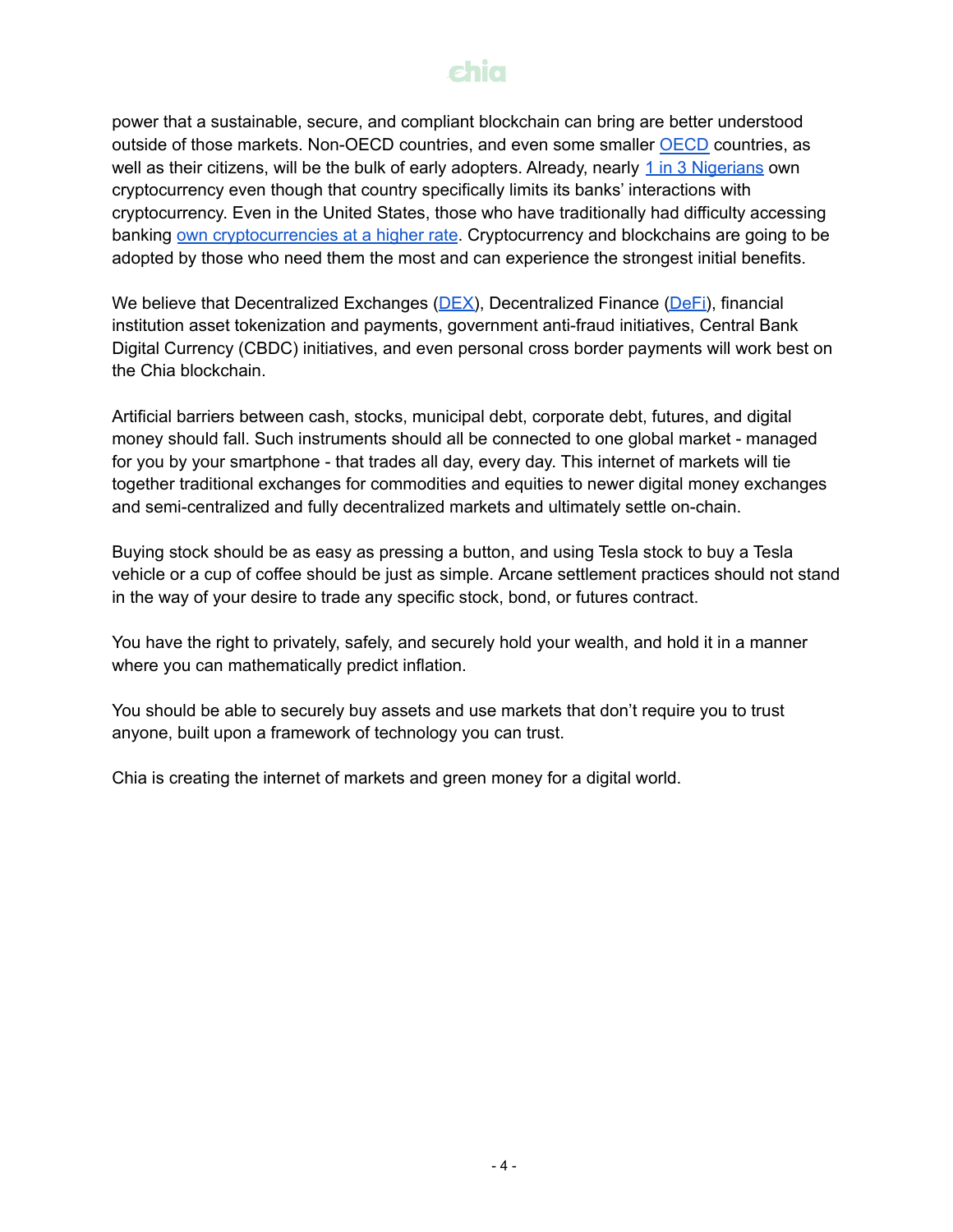#### **Market Overview**

#### *The Checkered Legacy Financial System*

Global banks, currencies, and markets are routinely susceptible to external shocks, governmental mismanagement, and financial crises. The global financial system is balkanized, non-transparent, and relies upon outdated technology. Newer financial technologies are typically designed to work only within the jurisdiction of one country. Alternatively, international fintech solutions are often expensive and require complex coordination. Furthermore, incumbent banks and financial institutions are slow to change, slow to adopt new technologies, and face arbitrary regulatory and political restrictions.

In response to the rise of cryptocurrencies, [SWIFT](https://www.swift.com/) and others are starting to [modernize](https://www.aier.org/article/the-blockchain-threat-has-drastically-sped-up-cross-border-payments/) some international transfers. Ironically, it often remains cheaper, faster, more traceable, and more time efficient to hand deliver cash to international destinations. Physical delivery of cash, however, has regulatory and security risks like capital controls on imports,capital reporting, limits on export, and theft.

We currently take for granted many outdated practices in our financial markets. US equities take two days to [settle](https://www.rollcall.com/2021/07/20/gamestop-case-pushes-securities-market-toward-faster-settlement/) and can tie up significant capital, as Robinhood and traders of GameStop became keenly aware in early 2021. The 9:30 AM to 4 PM US Eastern Standard Time North American equity, debt, and commodities market hours exist as a pre-information age holdover.trade fr. Many markets like foreign exchange are only thinly traded and often simply in [Bloomberg](https://www.bloomberg.com/opinion/articles/2018-05-02/goldman-fx-trader-was-loyal-to-his-chat-room) Terminal chat rooms which may not be in the market participants' best [interests](https://www.bloomberg.com/opinion/articles/2014-11-12/banks-manipulated-foreign-exchange-in-ways-you-can-t-teach). Even very similar unregistered securities trade in [fragmented](https://www.philadelphiafed.org/-/media/frbp/assets/working-papers/2021/wp21-25.pdf) markets leading to less efficient trading.

Bitcoin launched during the turmoil caused by the 2008 global financial crisis. Satoshi Nakamoto included the London Times headline "Chancellor on brink of second bailout for banks" in both the Bitcoin genesis block and the [source](https://thenextweb.com/hardfork/2018/10/12/bitcoin-easter-egg/) code. Since the launch of Bitcoin, ongoing financial shocks continue to plague the world. Recent global dislocations include the threat of [decimation](https://abcnews.go.com/Business/cyprus-crisis-explained-idiot/story?id=18782212) at [Cyprus](https://abcnews.go.com/Business/cyprus-crisis-explained-idiot/story?id=18782212) banks, [hyperinflation](https://www.forbes.com/sites/stevehanke/2019/11/13/venezuelas-hyperinflation-drags-on-for-a-near-record36-months/#267f08966b7b) in Venezuela, [tightening](https://www.scmp.com/economy/china-economy/article/3012312/chinas-capital-outflow-controls-have-gone-extreme-former) of capital controls in China, fear of [bank](http://blockpitch.org/2019/10/07/people-in-hong-kong-are-using-bitcoin-to-avoid-asset-freeze/) [account](http://blockpitch.org/2019/10/07/people-in-hong-kong-are-using-bitcoin-to-avoid-asset-freeze/) seizure in Hong Kong, Lebanese banks [closing](https://www.reuters.com/article/us-lebanon-protests/in-limbo-as-crisis-rages-lebanese-banks-remain-shut-idUSKBN1X10XL) to prevent bank runs, the [2019](https://www.reuters.com/article/us-argentina-inflation/argentina-2019-inflation-was-53-8-highest-in-28-years-idUSKBN1ZE2P0) [hyperinflation](https://www.reuters.com/article/us-argentina-inflation/argentina-2019-inflation-was-53-8-highest-in-28-years-idUSKBN1ZE2P0) in Argentina, and the March 2020 COVID-19 induced stock market crash.

Beyond these external shocks, ongoing changes in the banking environment in the post 9/11 world have compelled countries to seek inefficient workarounds in order to conduct [legitimate](https://www.nbcnews.com/politics/national-security/how-europe-plans-skirt-trump-s-sanctions-keep-doing-business-n906161) domestic [business](https://ecfr.eu/publication/meeting_the_challenge_of_secondary_sanctions/) and to survive with fewer [correspondent](https://www.euromoney.com/article/b12kpskptfpzzb/the-looming-crisis-in-correspondent-banking) banks.

These financial shocks have been [significant](https://pdfs.semanticscholar.org/5e5b/9b39ceb7e184eb579e7cd7b603f0c99ed34e.pdf) drivers of Bitcoin's price and adoption.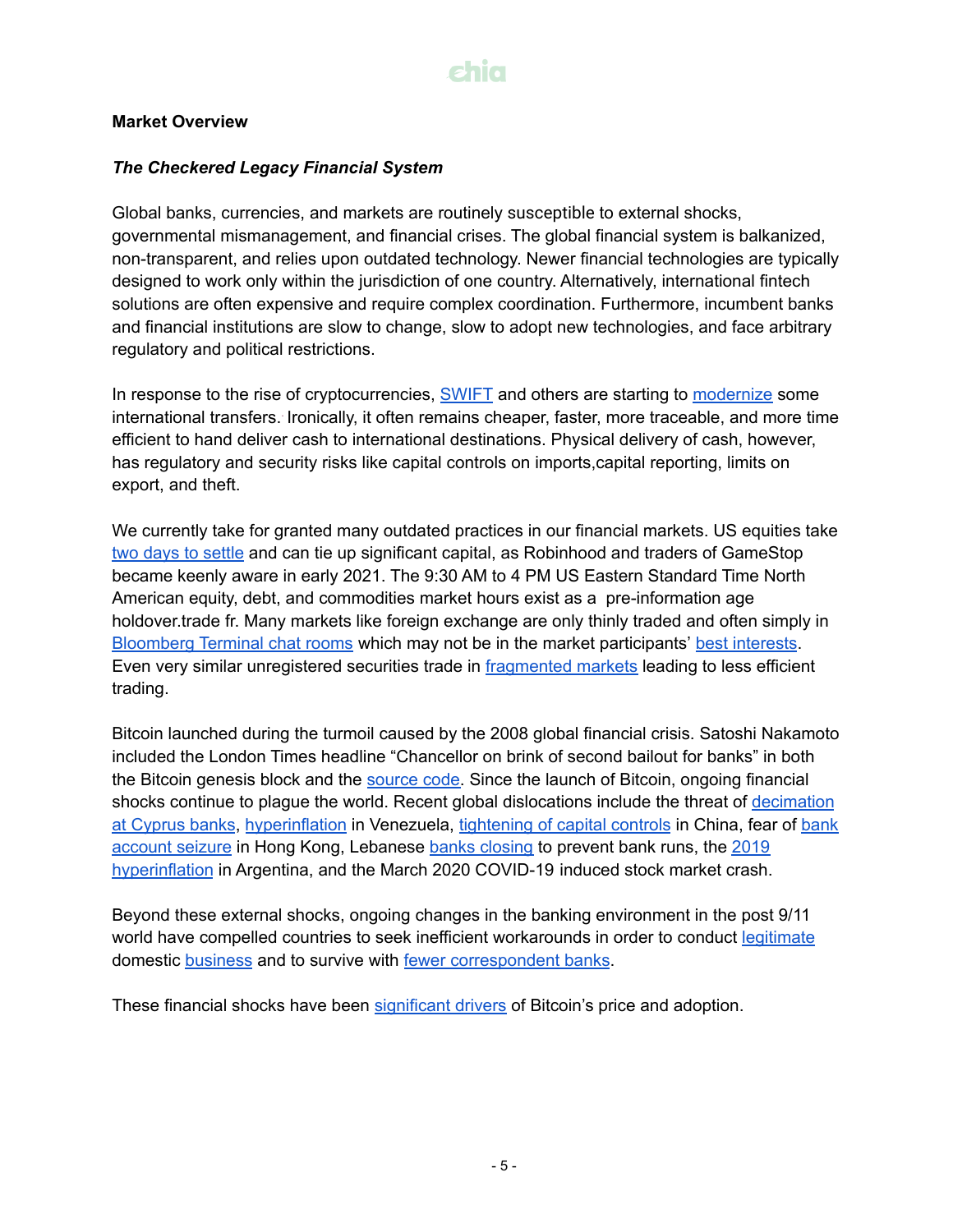## shia

#### *Decentralized Finance via Nakamoto Consensus*

Satoshi Nakamoto invented a process known as Nakamoto consensus, which allows Bitcoin node operators all over the world to safely and collectively function as the "bank" for settling transactions even though none of the node operators can individually control the transactions. They are then rewarded with coins for their contribution to validating the network. This process is referred to as mining, and it ensures that no single entity owns or operates the network.

Because this infrastructure is mostly decentralized and not built on top of a traditional financial infrastructure, it exists globally on any internet-connected device, and is usable by anyone. Bitcoin has recently become a relatively liquid global currency, worth over \$700 [billion](https://coinmarketcap.com/currencies/bitcoin/) U.S. dollars, with about \$25 billion in trading [volume](https://coinmarketcap.com/currencies/bitcoin/) on most days. These very metrics have almost invariably increased since we wrote the previous sentence. This global, liquid, permission-less network has launched a new financial technology industry, building on top of blockchains instead of the existing, outmoded financial infrastructure.

After Bitcoin came Ethereum, a similar network in terms of architecture and energy inefficiency, but with the experimental Solidity smart contracting language which runs on the [EVM](https://ethereum.org/en/developers/docs/evm/) to make applications ranging from fundraising tokens to decentralized exchanges and finance (DEX/DeFi), to [NFTs](https://www.theverge.com/22310188/nft-explainer-what-is-blockchain-crypto-art-faq).

These two blockchain platforms have experienced growing pains. Proof of Work in Bitcoin utilizes approximately 123 [terawatt-hours](https://cbeci.org/) per year as of December 2021, a controversial level of energy consumption comparable to the nation of Sweden or Norway. Bitcoin's brand has also suffered from major attacks on large exchanges, and adoption concerns from business and governments related to its association with money laundering and early use in online drug markets. Further, Bitcoin script is limited, slow to develop, and generally requires significant changes in the Bitcoin protocol that can take years to be deployed. These limitations have hampered building superior custody and controls as well as smart contracting capabilities.

Ethereum shares Bitcoin's reliance on Proof of Work mining with additional challenges and complexity. Significant [compromises](https://blog.sigmaprime.io/solidity-security.html) of Solidity smart contracts occur at a nearly [weekly](https://rekt.news/) [cadence.](https://rekt.news/) The Solidity scripting language makes it simple to write financial software, but provides little capability to secure it. Ethereum introduced the novel fundraising technique known as an "ICO" (Initial Coin Offering) - where the fundraiser creates new tokens on the Ethereum network to sell for bitcoin and ether - offering degraded or even no regulatory compliance at all. More recently, decentralized financial applications often pitch a revolutionary change in financial technology but struggle with the same vulnerabilities due to Solidity's poor security standards and the account/global [state](https://en.wikipedia.org/wiki/State_(computer_science)) model used by Ethereum and Solidity.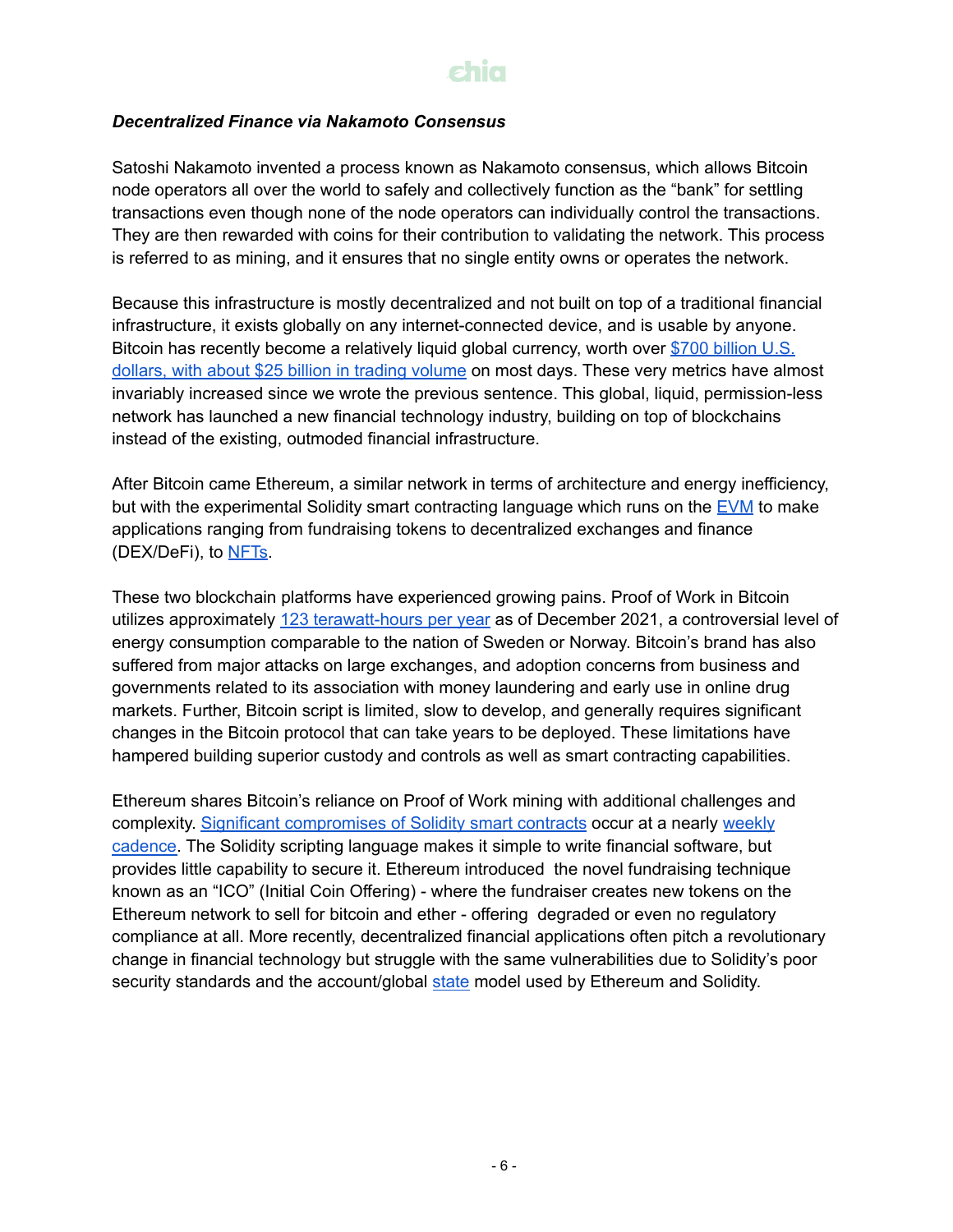## shiq

#### **Competitive Analysis**

We believe that there are four core questions that should be considered when assessing a public blockchain for use:

- 1. Is the consensus mechanism sustainable?
- 2. Is the consensus mechanism secure?
- 3. Is the on-chain programming environment secure?
- 4. Is the underlying coin not an illegal unregistered security in the United States?

We believe that alternative blockchains cannot answer "yes" to all four of those questions.

Chia's blockchain does.

We believe our blockchain and smart coin platform offer advantages over existing competing platforms. Chia Network's blockchain is subject to competition from both existing platforms, such as Ethereum, "intranet" blockchains like R3, and the traditional financial infrastructure. Financial institutions have largely passed on using Bitcoin and Ethereum beyond the increasingly clear investment use case for Bitcoin. Our blockchain is more open and accessible than existing financial institutions, much much more energy efficient than Proof of Work blockchains, better designed for secure smart financial transactions than Ethereum, and more decentralized than Proof of Work and Proof of Stake (POS) chains. Chia digital money (XCH) is more tradeable and compliant across all markets as XCH is a commodity and not an illegal unregistered security in the United States.

The Company believes that private or permissioned blockchains are unlikely to gain mass adoption,analogous to the attempts by corporations in the late 1990s to delay adopting the internet by launching intranets. Public blockchains allow parties that do not trust each other to transact together and alongside each other, a core value of the underlying technology.

As public blockchains are designed to be universally available and fault tolerant, permissioned blockchains are almost an oxymoron. Adding a permissioning system creates a single point of failure, removing the ability to make assertions of high availability - a basic property of a public blockchain. Following [Metcalfe's](https://en.wikipedia.org/wiki/Metcalfe%27s_law) law, blockchains become more valuable and effective with every additional participant or node on the network. Definitionally, permissioning systems limit the ease of adding new users reducing the effect and value increase of such networks. Governments or enterprises do not obtain the same increases in efficiency from permissioned blockchains as they do from permissionless blockchains.

Permissioned blockchains also severely detract from the "trustless trust" that a non-permissioned decentralized blockchain creates. It would be difficult to imagine Ukraine joining a Russian permissioned blockchain or Pakistan asking permission to participate in a blockchain controlled by India. Jeff Bezos' Blue Origin would be unlikely to join a space industry trading blockchain run by Elon Musk's SpaceX. A permissionless decentralized blockchain removes any external barrier or friction to trust in a transaction.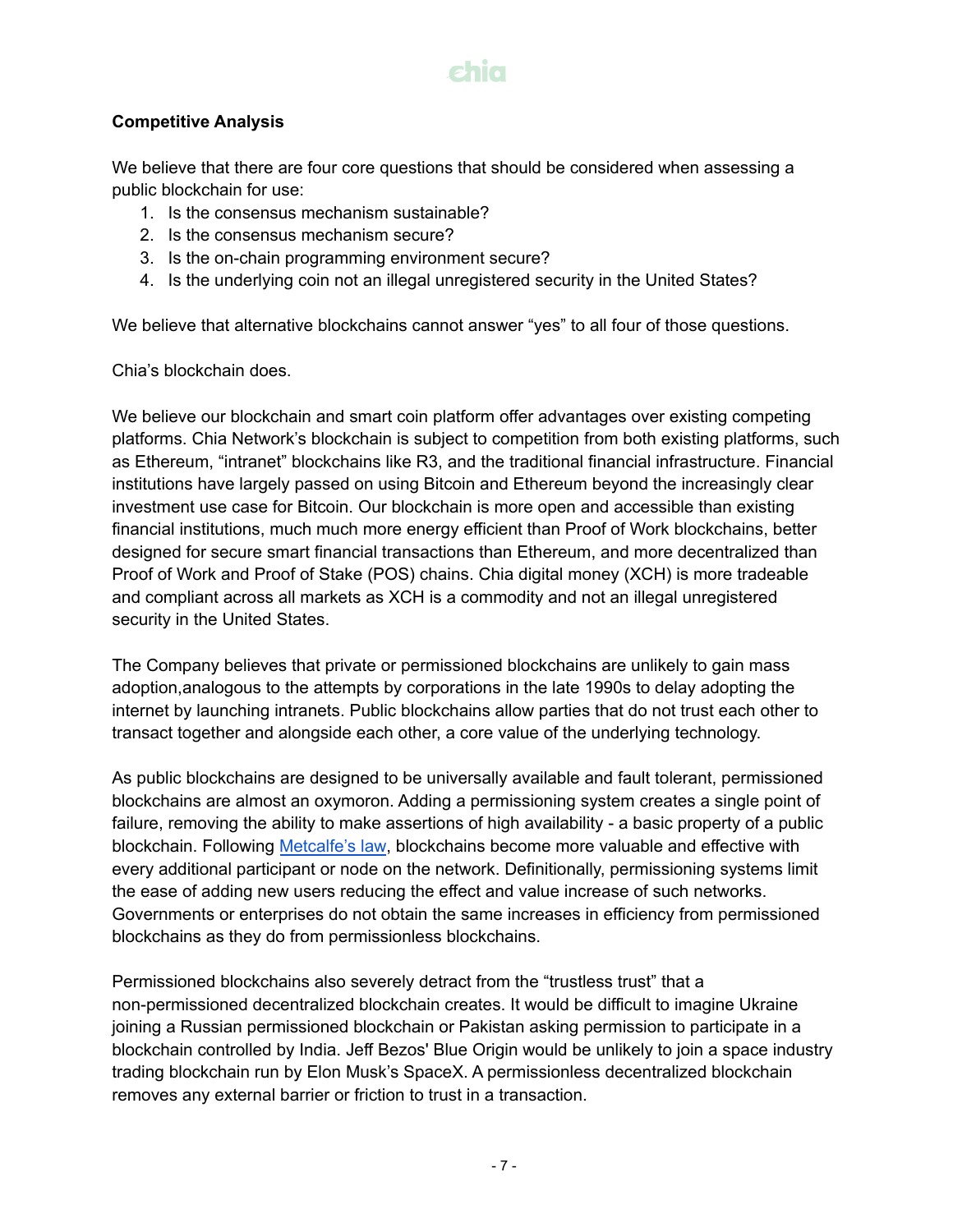

A considerable amount of effort is being expended attempting to solve intractable problems with Proof of Stake as an alternate strategy to use less electricity securing public blockchains. To the extent that some projects have created "solutions" to these problems, we think the tradeoffs made in their assumptions are inferior as they tend to drive centralization and are not as robust as Nakamoto consensus under international geopolitical pressure. Our support of the development and commercialization of Verifiable Delay Functions (VDFs) is a source of potential solutions to some Proof of Stake problems highlighted by projects like Ethereum 2's initial adoption of an RSA based VDF. The current iteration of the Diem project has adopted the Chia VDF as well. This demonstrates our commitment to the security, and stability of blockchain technology. VDFs create a source of randomness to mitigate attacks where a validator can influence their own election to validate.

Proof of Stake is centralized. No Proof of Stake chain to date features more than 6,000 full nodes. Some projects define their Stake full nodes by how much value is staked and not how many actual computers on the network are being used to guarantee decentralization. Most Proof of Stake chains like [Algorand](https://metrics.algorand.org/), [Cardano](https://pooltool.io/) and [Solana](https://solanabeach.io/validators) each have less than 3000 [validators](https://solana.com/validators) (as of the end of 2021) who actually create and validate transaction blocks. This centralization creates significant geopolitical risk. A central team can censor transactions or otherwise be forced to limit the permissionless nature of their blockchain.

Proof of Stake has four additional attributes that we think make it a poor choice for a global programmable money. Stakeholders tend to centralize validation towards the richest validators, further centralizing control over time as they take the bulk of the staking rewards. We think this factor will perform especially poorly when governments become the stakers. Proof of Stake is also susceptible to long range attacks. One can borrow a very large amount of value and stake it for a short period, then unstake and sell the position to repay the loan. Using the chain that still includes the large stake, one can generate an alternative future and introduce it as the new, "better," chain where the large amount of value was never sold. Third, PoS chains tend to centralize on digital money exchanges either as Delegated Proof of Stake or via Staking as a Service, meaning Proof of Stake governance often centralizes into the hands of two or three exchanges. The challenges and negative outcomes of Proof of Stake can be seen in practice when Tron "took over" [Steemit](https://news.bitcoin.com/trons-steemit-acquisition/). Finally, once someone successfully achieves a 51% attack (but often only a 34% attack is needed as that is the security level of most PoS implementations) on a PoS chain, they have complete control of that blockchain in perpetuity unlike Nakamoto consensus chains which can recover from 51% attacks.

Chia Network's permissionless and decentralized blockchain will enhance governments and financial institution infrastructure. Banks and payment networks will be able to create funds transfer mechanisms that are secure, fast, and not reliant on any third party – including Chia Network. Governments and banks can safely do business with correspondent banks and vendors around the globe regardless of the geopolitical ecosystem or other nations' or banks' attempts to restrict activities. An open global decentralized network will make the transfer of money and wealth trustworthy, reliable, and far more efficient without having to rely on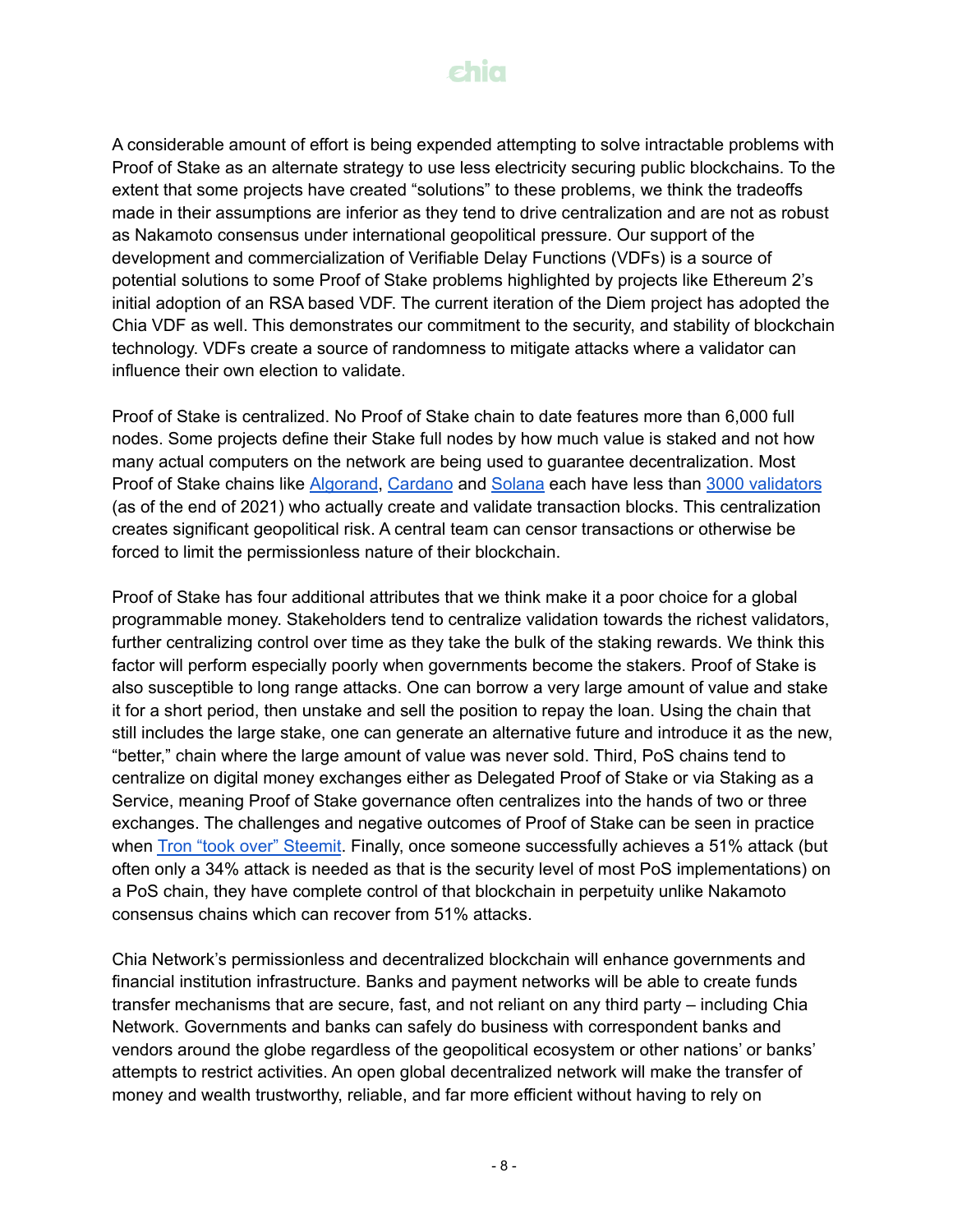middlemen, other banks, or other nations. Chialisp, our smart transaction platform, will let them place the restrictions and controls they need on their own transactions or Chia Asset Tokens (CATs) issued assets while letting the underlying value be secured by, and transferable over, a decentralized global network of programmable digital money.

#### **Company Vision**

We formed Chia Network Inc. for the purpose of driving adoption of the Chia blockchain and digital money, and to provide controls, trust and transparency in how we use our resources for that purpose. These controls will be especially robust should you choose to become a shareholder once we register our equity on a public stock exchange.

We have seen the pain caused by the scams, farces, and [charlatans](https://finance.yahoo.com/news/data-crypto-scams-hacks-made-off-with-billions-in-2021-133417507.html) in this space. Instead, we will seek to embrace, educate, and collaborate with our key constituencies, including regulators and elected officials. Investors deserve protection through public disclosure and requisite transparency..

Chia Network intends to sell software services and support for its open source blockchain and smart transaction software to governments, financial institutions, corporations, and large buyers and sellers of storage. We also foster the grass roots development of DeFi, DEX, cross border payments, and new end user wallet innovations to accelerate the development of applications only made possible through a secure, decentralized programmable money. Our tools allow developers to create user friendly applications and wallets.

The Company has a unique approach to funding, building, and supporting a blockchain via an eventually public, for-profit, open source development company that holds a pre-farm (equivalent to a pre-mine) of chia coins. Chia Network intends to list the equity of the Company on a major stock exchange to strengthen the credibility, governance, and regulatory certainty of its blockchain, coin, and open source enterprise software services and support business with governments, financial institutions, and enterprises.

The Company believes that its enterprise value will partially reflect the value of the chia coins held on its balance sheet. As our enterprise business grows, we believe our offerings will add to the enterprise value of the company as well as drive adoption of chia in commerce and globally. The Chia Network balance sheet will allow the company's publicly traded equity to function like an ETF for chia coins. The company expects its equity valuation in a public market to correlate to the price movements of chia coins on digital money exchanges.

Chia is the **sustainable**, **secure**, and **compliant** blockchain.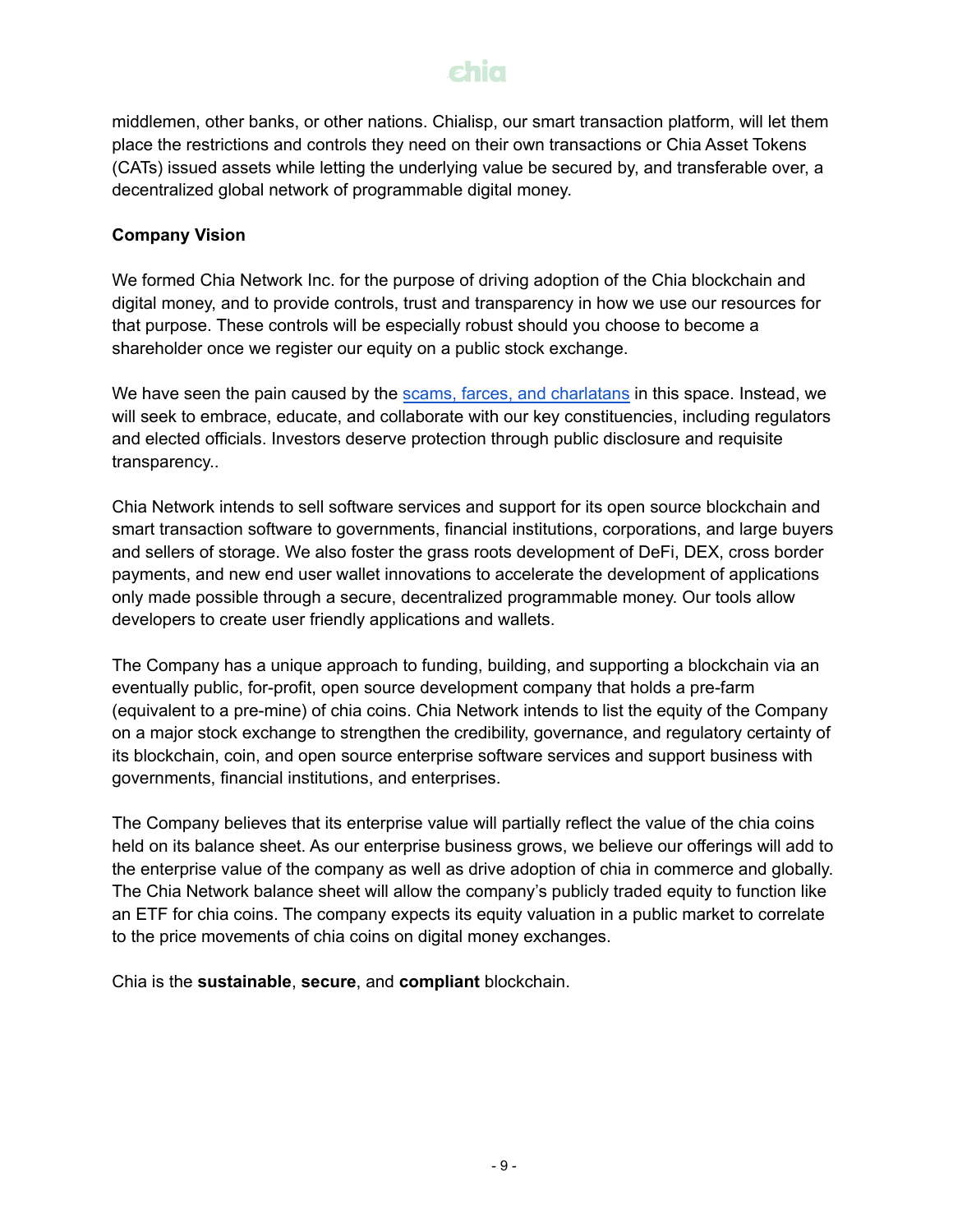#### **Company Operations**

The Company was incorporated in the State of Delaware on August 1, 2017 and founded by Bram Cohen, the inventor of BitTorrent. Since its inception the Company has focused on developing Chia Network's blockchain and promoting its uses. Chia Network's blockchain is a global open-source decentralized network that operates a settlement system using its native cryptocurrency known as chia or XCH. Chia Network's blockchain is more efficient, secure, sustainable, and compliant across regulatory ecosystems while remaining simple to adopt and use.

The company is a Delaware corporation based in South San Francisco, California and currently has 58 full time employees and full time equivalent contractors, and 11 part time advisors. 39 employees are focused primarily on research and development activities and 19 employees/contractors focus on the administration of the Company and implementing its business plan.

### **Company Milestones**

### *Pre Alpha Stage:*

In January 2018, Chia Network published Beyond Hellman's [Time-Memory](https://eprint.iacr.org/2017/893.pdf) Trade-Offs with [Applications](https://eprint.iacr.org/2017/893.pdf) to Proofs of Space academic paper at BPASE '18 and raised a \$3.3 million seed round of financing that closed in March of 2018. That round included investments from A16Z, Greylock, True Ventures, [Naval](https://twitter.com/naval), Galaxy Digital, Metastable, and others. In May 2018, we published Simple Proofs of [Sequential](https://eprint.iacr.org/2018/183.pdf) Work which won best paper at Eurocrypt 2018.

In August 2018, the Company released its first open-source library, [bls-signatures](https://github.com/Chia-Network/bls-signatures), to the public via [GitHub](https://github.com/Chia-Network). That library and the Company's more recent source code releases have received over seventy five pull requests from third-party developers and have attracted more than thirty-five third party contributing developers. Ethereum 2, Dash, and other projects are contributors to components of the Chia Network blockchain. They are also adopters of portions of Chia Network's new technologies along with Filecoin and Algorand.

The company released an open source Verifiable Delay Function [\(VDF\)](https://eprint.iacr.org/2018/601.pdf), a Proof of Time [primitive](https://en.wikipedia.org/wiki/Cryptographic_primitive) for cryptographic protocols, in January 2019. In order to optimize the implementation and attract developers, the Company announced a pair of implementation competitions for our VDF. In the two challenges, contestants competed to create faster implementations of the Company's VDF or submit proof of security breaks. After two rounds of VDF competition, the VDF algorithm was four times faster than the original reference implementation. Chia Network subsequently hired one of the contestants and contracts with one of the winners.

In July 2019, Chia Network released its Proof of Space software, released its [Green](https://www.chia.net/assets/ChiaGreenPaper.pdf) Paper, filed its first provisional patents, and announced a Proof of Space competition to optimize the algorithm.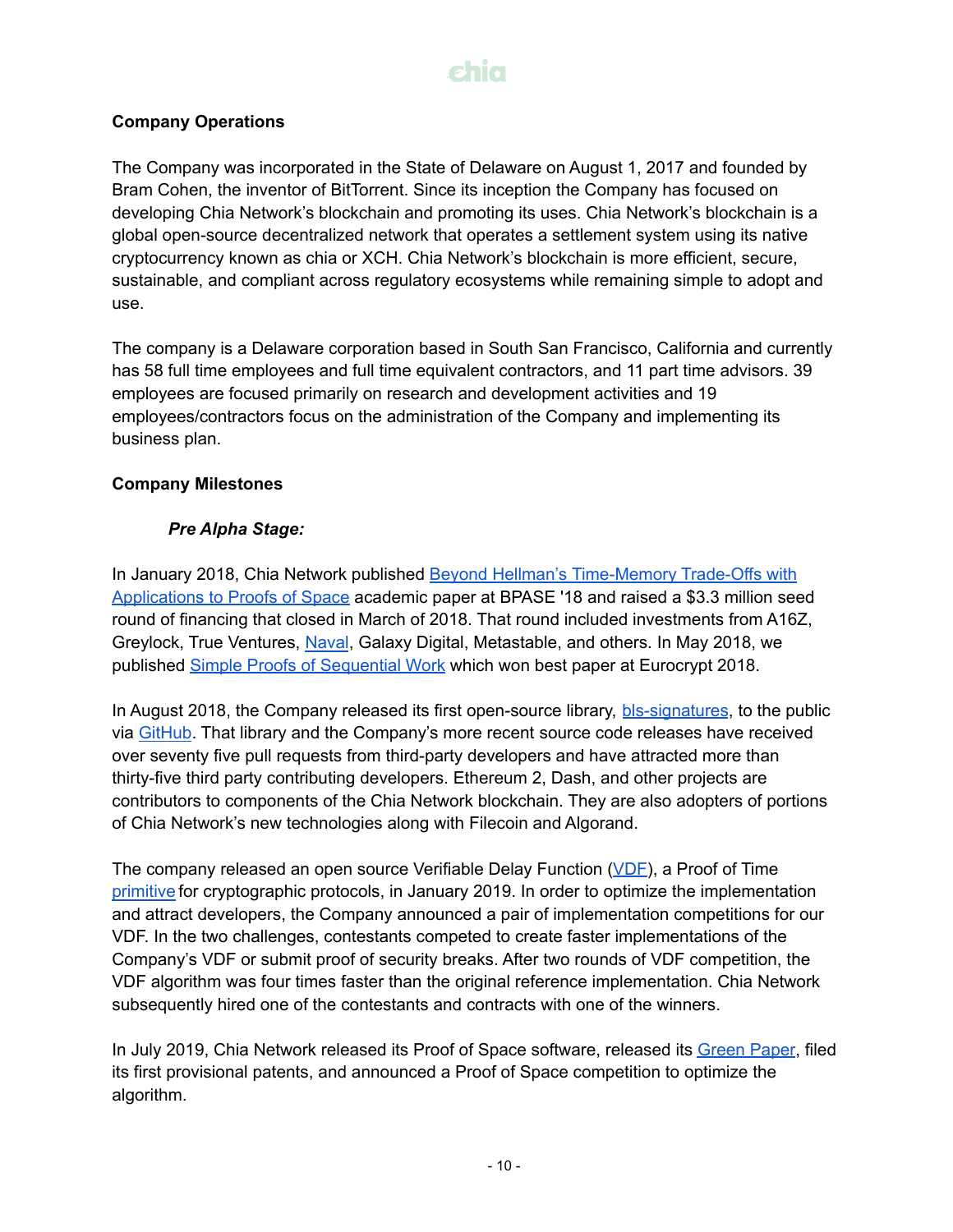## shia

#### *Alpha Stage:*

In December 2019, the Company released an alpha wallet simulator, scripting language documentation for Chialisp, and an alpha implementation of Chia Network's testnet blockchain.

#### *Beta Stage:*

In April 2019, the Company released the beta of the blockchain that included full wallet functionality, transactions, and smart coins on the testnet blockchain. Thousands of developers and community members installed Chia Network's blockchain software.

In July 2020, the Company completed its industry-wide collaboration to create the [IETF](https://datatracker.ietf.org/doc/draft-irtf-cfrg-bls-signature/) BLS [Signature](https://datatracker.ietf.org/doc/draft-irtf-cfrg-bls-signature/) standard and updated our implementation of that standard. With that, we were able to finalize our Proof of Space implementation. Since then our community has been creating plot files that work on our mainnet (the production blockchain) network.

During the second half of 2020, our un-incentivized testnet was consistently in the top 15 blockchains by public node count despite a quick pace of multiple hard forks (incompatible changes to the blockchain) between releases during that time. Peak network storage of about 30 petabytes was reached in early January 2021.

In November 2020, the Company released its new [consensus](https://docs.chia.net/docs/03consensus/consensus_intro) algorithm based on an idea from the paper [Proof-of-Stake](https://arxiv.org/abs/1910.02218) Longest Chain Protocols Revisited which was presented at Stanford Blockchain 2020 in February 2020. The researchers behind this paper later independently confirmed the original Chia consensus' security guarantees in [Everything](https://arxiv.org/abs/2005.10484) is a Race and [Nakamoto](https://arxiv.org/abs/2005.10484) Always Wins, which was published in May 2020.

The new Chia [consensus](https://docs.chia.net/docs/03consensus/consensus_intro) method increases Chia's security to a 51% attack threshold if the attacker only has the same fastest Timelord. In a hypothetical world where an attacker has an unlimited number of the same fastest Timelords, they can attack with 43% of current netspace (16 EB as of 12/31/2021.) There are additional [attacks](https://docs.chia.net/docs/03consensus/attacks_and_countermeasures) if the attacker has faster Timelords than everyone else that are largely mitigated by our development of ASIC Timelords. We estimate that there is only about 15 EB of storage available each month in the global supply chain that has not already been pre-sold to hyperscale and enterprise OEM datacenter customers. Attempting to buy any material amount of this capacity would drive a [significant](https://www.fool.com/earnings/call-transcripts/2021/08/04/western-digital-wdc-q4-2021-earnings-call-transcri/) increase in the price of storage. The new consensus has additional end user features where transaction blocks arrive approximately every 52 seconds, generating much more reliable expected block times. There is also faster accumulation of confirmations that more quickly add certainty that a transaction is final. Farming is enhanced by rewarding 64 chia split between 32 farmers every ten minutes during the first three years. There will be a total of four halvings of farming rewards after each three year period.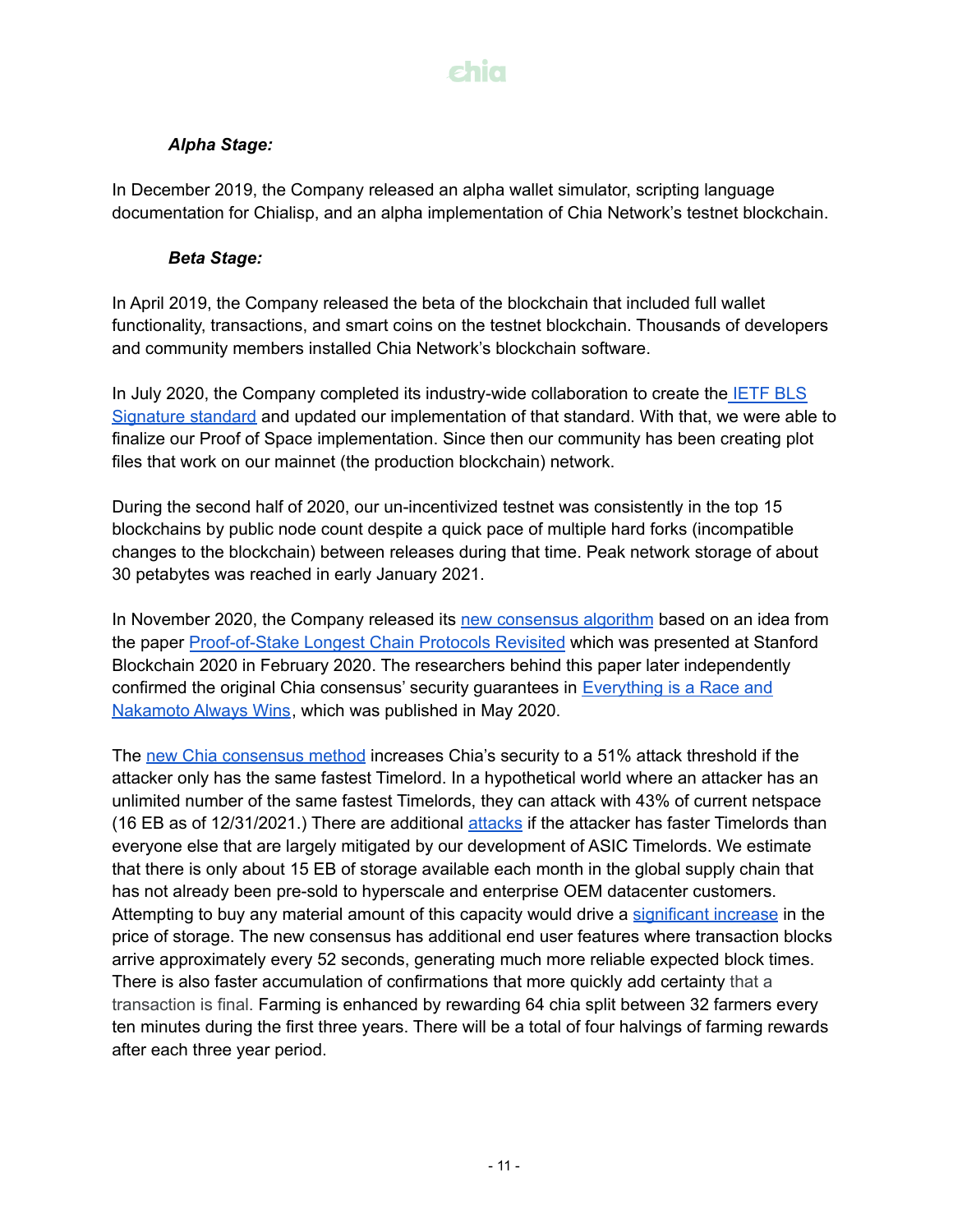

#### *Mainnet:*

The Company released the Chia mainnet on March 19, 2021 for farming rewards only. Transactions and Chialisp were enabled on May 3, 2021. The network grew explosively to nearly 500,000 full nodes, settling to about 200,000 to 300,000 nodes worldwide. This compares to a peak node count of Bitcoin of 210,000 and a [current](https://luke.dashjr.org/programs/bitcoin/files/charts/historical.html) Bitcoin node count of about 60,000 nodes in [December](https://www.ifca.ai/fc22/preproceedings/114.pdf) 2021. Storage space securing the network quickly built to 42 EB (36 EiB) where it has remained relatively static in the 32-36EiB range as of December 2021. Again, to put 42 EB in perspective, there is only about 15 EB of storage space that has not been pre-sold to the hyperscale data centers in the global storage supply chain each month.

Due to this massive on-rush of storage, smaller farmers needed pooling, gathering into a group and sharing the rewards to smooth out their earnings. We implemented the most [decentralized](https://www.chia.net/2021/07/07/official-pooling-launched.en.html) pooling [protocol](https://www.chia.net/2021/07/07/official-pooling-launched.en.html) ever, launched in early July 2021. The pooling protocol was the first major decentralized application (Dapp) on the Chia blockchain and was implemented in Chialisp. It allows a farmer to choose any pool they wish and change pools or change back to self-pooling (solo farming) at any time. Farmers still make the blocks by running Chia's lightweight full node software, compared to Ethereum or Bitcoin where the large centralizing pools choose the transactions that get into blocks. Chia pools are protected from a farmer winning and trying to leave by a 30 minute time lock required to exit the pool upon the farmer's request. This has significantly lowered the trust needed to pool, both for farmers and pool operators. By December 2021, there were approximately 69 pools [farming](https://miningpoolstats.stream/chia) Chia.

In early August 2021, we launched an improved set of development teaching tools and documentation for Chialisp at [Chialisp.com](https://chialisp.com/). This coincided with a third party hackathon that attracted approximately 50 projects and 600 individual developers at its peak.

#### *Adoption:*

In November 2021, we launched the Circular Drive [Initiative](https://circulardrives.org/) with Bill [McDonough](https://mcdonough.com/), Seagate, and Western Digital as founding partners. Together we aim to increase the average useful hard drive life from four years to eight years as we create a market for used storage to be farmed by Chia farmers. Additionally, Seagate and Western Digital will accept used drives for recycling and renewal. This project is larger than just the Chia ecosystem as we believe it will allow hyperscale data centers to significantly decrease their e-waste footprint.

Subsequently in November, we announced that the World Bank Group had chosen the Chia blockchain technology as the foundation of the Climate [Warehouse](https://www.worldbank.org/en/programs/climate-warehouse/overview) project. The Climate Warehouse is a cooperative undertaking of the World Bank and the Paris [Agreement](https://unfccc.int/process-and-meetings/the-paris-agreement/the-paris-agreement) signatories to create a public immutable database of Mitigation Outcomes - more commonly known as carbon credits - on the Chia blockchain and tradeable under [Article](https://www.iisd.org/articles/paris-agreement-article-6-rules) 6. The Climate Warehouse will provide the global market infrastructure that can mobilize climate action to achieve the Paris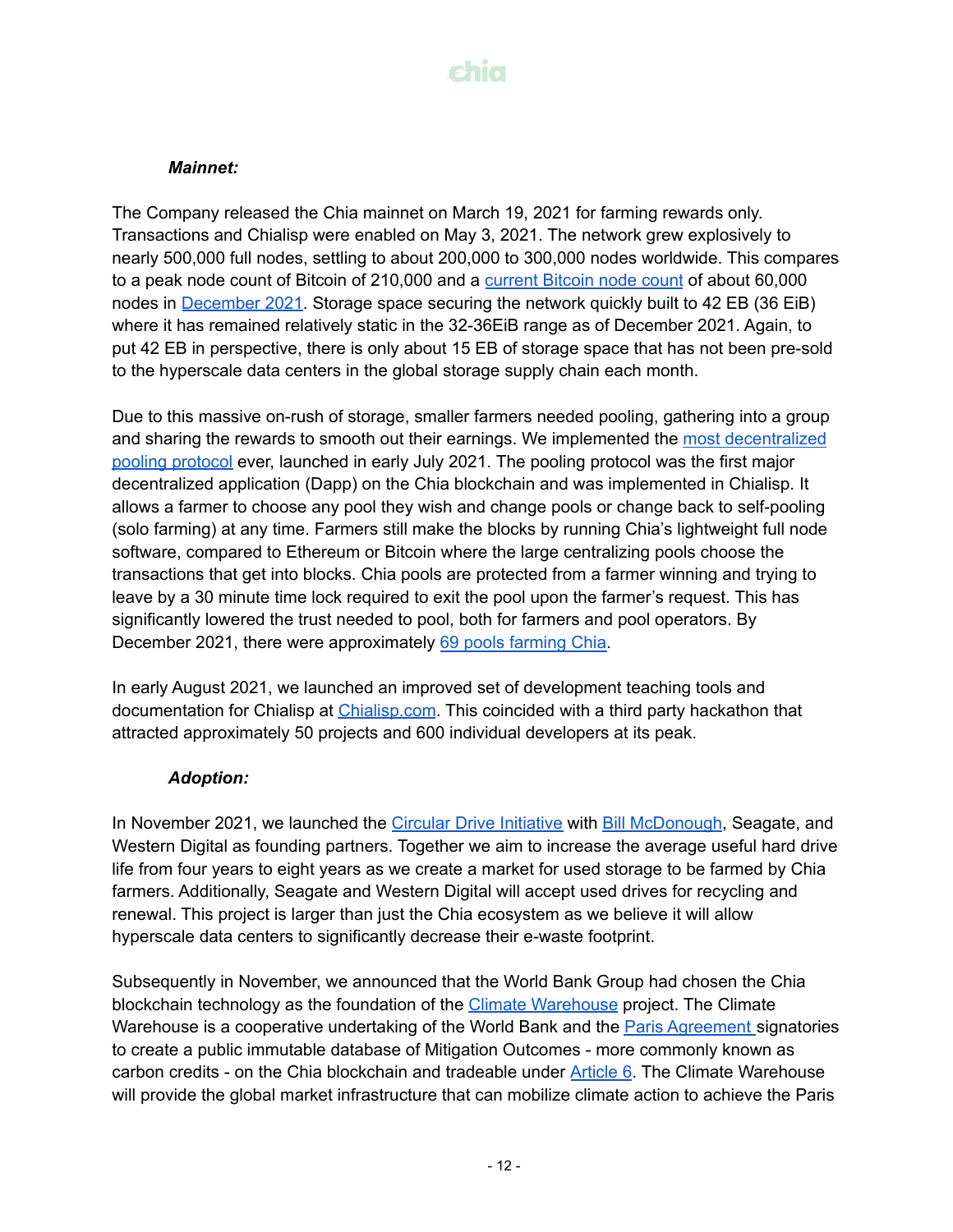Agreement's objectives by enhancing transparency and environmental integrity of carbon credit transactions and international carbon markets. The use of the Chia blockchain allows for the complete Climate Warehouse application, including data nodes, APIs, and auxiliary applications to be easily implemented and governed as secure, open-source, and inclusive technology. Just as the Securities and Exchange Commission's **[EDGAR](https://www.sec.gov/edgar/search-and-access)** serves as a database of underlying issuance data for equities in the US, the Climate Warehouse is intended to be the public source of data for a global carbon credit market under Article 6.

Shortly after that, Costa Rica [announced](https://www.businesswire.com/news/home/20211111005809/en/Costa-Rica-and-Chia-Announce-Partnership-to-Support-Climate-and-Government-Initiatives) that it was partnering with Chia Network to extend Costa Rica's open source national carbon metrics, inventory and registry software to easily sync data with the Climate Warehouse. Together, Costa Rica and Chia Network will provide this open-source system to all 197 signatories of the Paris Agreement so they may integrate with the Climate Warehouse to create a transparent and publicly auditable repository of carbon offsets to underpin a global, permissionless, cross border, and cross market trading of carbon offsets.

That same month, "The [Information](https://www.theinformation.com/)" named Chia Network to its list of the 50 Most [Promising](https://twitter.com/theinformation/status/1458472030525747203) [Startups](https://twitter.com/theinformation/status/1458472030525747203) of 2021.

We released the CAT1 [standard](https://www.chia.net/2021/11/15/the-CATs-out-of-the-bag.en.html) on November 15, 2021 codifying our Chia Asset Token (CAT) format. This effort drives interoperability between XCH and the various CATs issuers. Simultaneously, we released a Beta version of the new light [wallet](https://docs.chia.net/docs/03consensus/light_clients) that makes it easy and quick to sync to the blockchain and manage XCH and CAT balances.

In December 2021, we released our new documentation portal at [docs.chia.net.](https://docs.chia.net/) This brought together both full documentation for how and why the blockchain and our new consensus algorithm works with documentation on how to farm as well as various links to chialisp.com where developers can learn Chialisp and acquire reference information.

In January 2022, we announced that our Cultivation Grant recipient, [Hashgreen](https://www.hashgreen.net/), launched a DEX at the same time that an additional ecosystem developer launched the [Tsunami.network](https://tsunami.network/) DEX. Additional community developers released *[offerbin.io](https://offerbin.io/)* in concert with our announcement of the first US Dollar stablecoin on Chia from [Stably](https://www.stably.io/stably-prime/) (USDS) and our official release of Offer files. Offers allow two people who have never met to propose and complete a trade in a way that neither side can cheat and does not need escrow. This also empowers users to self-custody while making trades, meaning buyers and sellers retain control of their private keys and coins without counterparty risk, middleman custodians and trading fees. "Makers" and "Takers" buyers and sellers - seamlessly create and accept trade offers all from the privacy of their Chia wallet. Trading in USDS, XCH and many additional CAT coins has begun and wrapped bitcoin and ether will be available shortly via Stably and [Prime](https://www.primetrust.com/) Trust.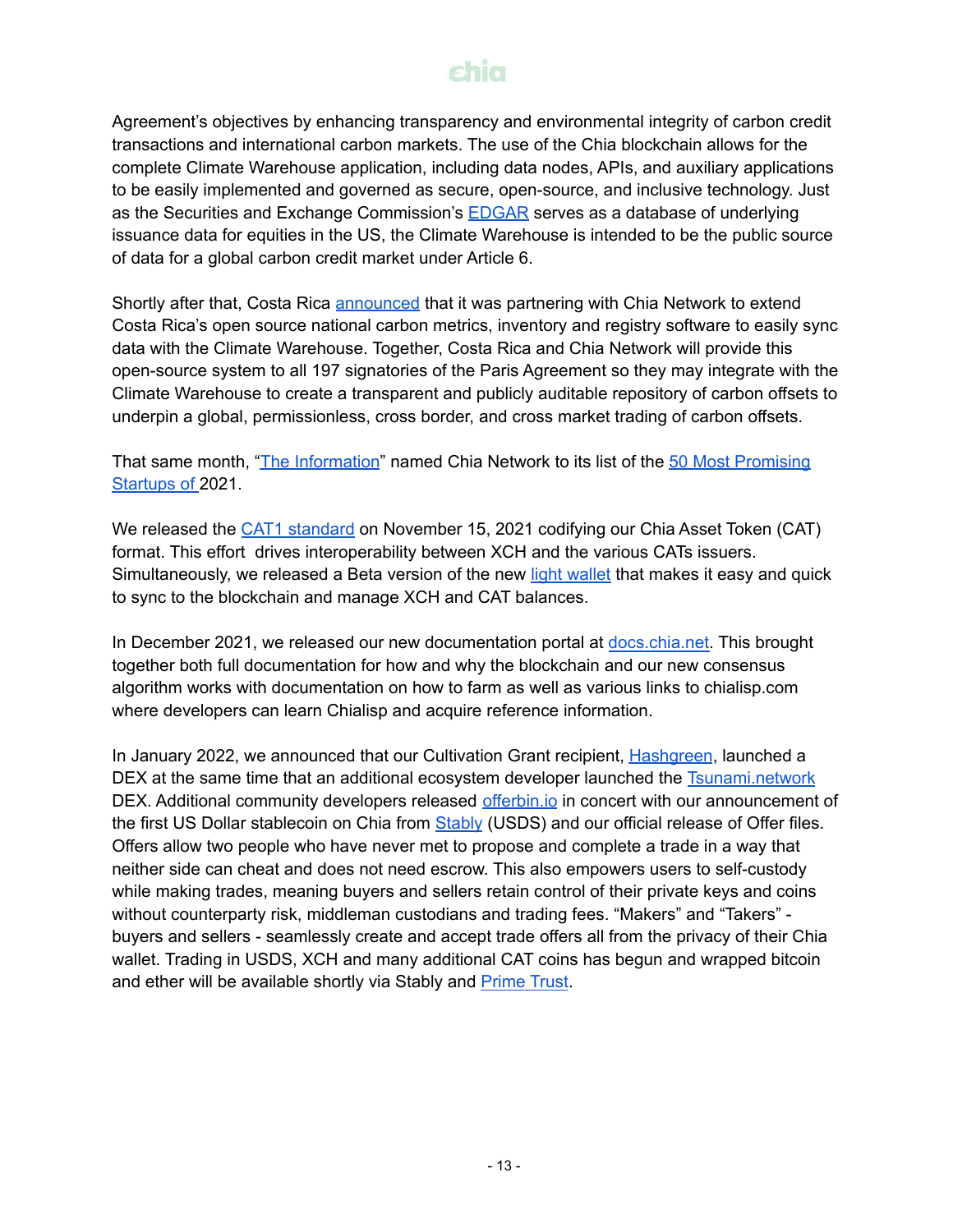#### **The Chia Network**

#### *Sustainable Nakamoto Consensus using Proof of Space and Time*

Chia Network's blockchain relies upon a new Nakamoto consensus algorithm called [Proof](https://docs.chia.net/docs/03consensus/consensus_intro) of [Space](https://docs.chia.net/docs/03consensus/consensus_intro) and Time. These new methods do not consume the significant amounts of electricity and single purpose hardware that Proof of Work requires. Chia Network's blockchain (and chia coin) is a "green," eco-friendly alternative to Proof of Work. Unused storage space is a widely distributed, [ASIC-resistant,](https://medium.com/the-capital/the-big-controversy-what-is-asic-resistance-a8fcc2ffd580) and over provisioned commodity. Electricity prices are largely irrelevant to running storage and will become even less relevant as consumer SSD [prices](https://wikibon.com/qlc-flash-hamrs-hdd/) fall below hard drive [prices](https://wikibon.com/qlc-flash-hamrs-hdd/). Chia farming has already become more decentralized than Proof of Work or Proof of Stake and significantly less energy and resource intensive. At peak there were approximately 700,000 full nodes and as of October 15, 2021 there were approximately 200,000 - 300,000 full nodes active on blockchain using about one three [hundredth](https://chiapower.org/) of the electricity that Bitcoin's Proof of Work currently consumes annually.

Satoshi Nakamoto chose Proof of Work to solve critical problems around trusting a crowd of anonymous individuals to agree upon a transaction ledger. Online it is relatively easy to fake multiple personas so that one individual might look like 1,000 different people on a social media platform. Proof of Work forces each individual or entity to exert some provable effort that makes it unlikely that they control more than one logical account or supposed persona.

Additionally, Proof of Work creates a way to choose the next person who will validate a block of transactions in a way that is mathematically proven to be random. This gives participants in the network assurance that the person who validates their transaction will not be the same person they just sold a boat to in order to avoid an outcome where the validator could make the payment to the boat seller disappear and thus never show up as a completed transaction. Randomly choosing the validator of the next transaction block prevents the boat purchaser from sailing away without making payment or [double-spending](https://www.investopedia.com/terms/d/doublespending.asp) it. Satoshi had hoped that the "unit of work" would be the unused CPU capacity on everyone's computers. However, the algorithms that have the needed properties on CPUs are susceptible to being accelerated in purpose-built ASIC chips driving the cost of proving work towards the cheapest sources of electricity. Those with significant capital and access to cheap power possess the ability to prove far more work per minute and dollar than someone using their laptop at home.

Proof of Space is a way to prove that you are keeping some storage unused on your hard drive. Users of Chia Network's blockchain plot unused space on their hard drive by installing software which generates and stores a collection of cryptographic numbers on disk into large data files called "plots". These users are called farmers, as opposed to Proof of Work's miners. When a new block is broadcast on the Chia Network's blockchain, farmers scan their plots to see if they have a number that is close to the new challenge number derived from a Proof of Time (more on Proof of Time below.) This operation of checking for a Proof of Space is fast and very efficient farmers are known to farm a petabyte on one Raspberry Pi. A farmer's probability of winning a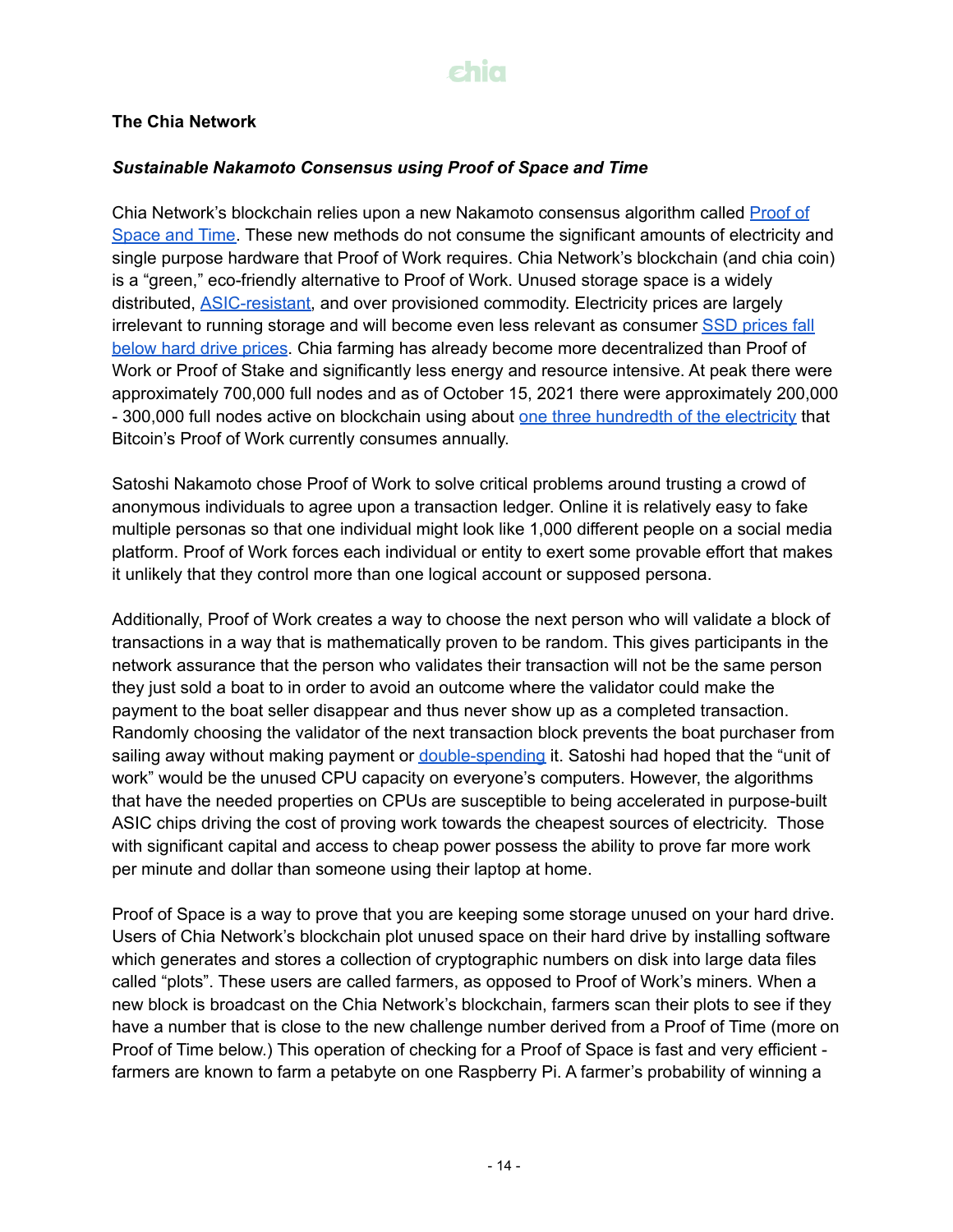block is the percentage of the total space that a farmer has, compared to the entire network for each challenge and there are 4608 chances to win a challenge per day.

Using storage as the commodity to secure the unique identity of the next verifier has the properties that Nakamoto hoped for with idle CPUs. Enterprises and end-users tend to buy more storage than they're going to need today in anticipation of their future storage needs. Importantly, there is no technological way to store random data more cheaply per terabyte than by leveraging unused hard drives and SSDs made by Kioxia, Micron, Samsung, Seagate, SK Hynix, Western Digital and others. Storage also has the property that when someone is done farming, they can repurpose it to other valuable uses like storing a database or adding more pictures of their kids. These Proofs of Space also give excellent assurance that the winning farmer who will validate the next transaction block will be chosen at random.

Since Proof of Space takes very little time to look up and in order to protect against attackers with a lot of space creating alternate competing transaction histories and futures, the Chia Network blockchain has a second component called Proof of Time. Proof of Time requires actual "wall clock" time to pass between blocks. Proof of Time is implemented by a Verifiable Delay Function that takes a certain amount of time to compute but is very fast to verify. The key idea of a VDF is that it requires sequential computation, so having many parallel machines or CPUs/GPUs/ASICs (as in Proof of Work mining) does not create a benefit which minimizes electrical waste. Very few people need to run a VDF server (we call them Timelords), but users who wish to add more redundancy and security to the network can do so as the fastest one will always finish first and it takes only one Timelord on the network to complete a block and move the chain forward. Proof of Time also adds additional assurance that the next block's validator will be chosen in a fully unpredictable way so that a user can have confidence that it is very unlikely that a party interested in their current transaction will be chosen as the next validator. Chia has partnered with [Supranational](https://www.businesswire.com/news/home/20211013005324/en/Chia-Partners-With-Supranational-to-Create-Industry-Leading-Proof-of-Space-Time-Security) to build a first generation, open source, and widely available Proof of Time/VDF ASIC to limit any advantage an attacker may have with a faster Timelord.

Like Bitcoin, work difficulty on Chia Network's blockchain is dynamically adjusted so that 32 blocks are completed with a target time of 10 minutes on average. Not every block is a transaction block and there are expected to be 11 to 12 transaction blocks every 10 minutes. Farming difficulty adjusts approximately every 24 hours based on both the amount of network space and the speed of the fastest Timelord to keep the target times regular. Regardless of which one changes, if blocks are being released too fast, difficulty is increased. If blocks are being completed too slowly, difficulty is decreased. As farming competition goes up by adding more space to the network, farmers can expect rewards from a particular amount of storage to go down.

### *Chialisp*

Chialisp is Chia Network's smart coin language based on the functional language [Lisp](https://en.wikipedia.org/wiki/Lisp_(programming_language)). Everything on the chia blockchain is a [coin](https://chialisp.com/docs/coins_spends_and_wallets#coins). Smart coins deliver smart contract and smart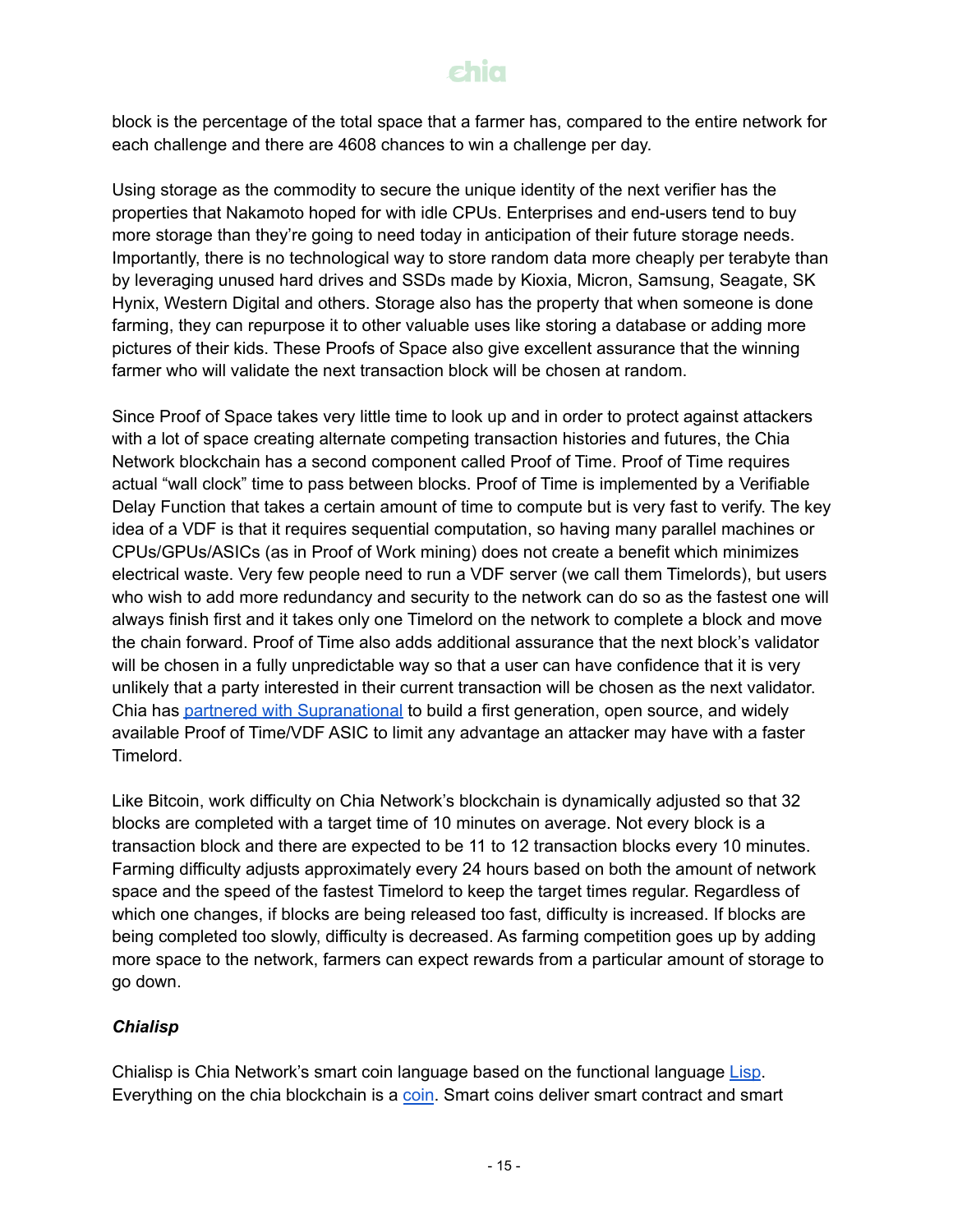transaction capabilities in one package. Chilalisp has been designed for security and simplicity, while allowing for powerful and broad functionality. Applications running on Chia Network's blockchain are intended to have functionality appropriate for payments, and financial applications. The primary focus for our current Chialisp development is creating reference coins and wallets for financial controls, Distributed Identity (DID), DEXs, and NFTs. With the release of the CAT1 standard, we believe that the Chia blockchain is the preeminent blockchain for on-chain and real world assets.

Chia Network's blockchain enables users to customize custody and clearing arrangements which will make using Chia to transact much more user friendly. Chialisp allows chia controls to match and exceed internal accounting controls and to safeguard funds from accidental loss, theft, or hacking with various risk tolerance levels in an auditable manner. Chialisp is designed to easily have smart coins serve as controls for an [SSAE](https://en.wikipedia.org/wiki/SSAE_No._18) 18 SOC 1 or SOC 2 report and to be relied upon for a **[GAAP](https://en.wikipedia.org/wiki/Generally_Accepted_Accounting_Principles_(United_States))** or **[IFRS](https://en.wikipedia.org/wiki/International_Financial_Reporting_Standards)** financial audit.

This may sound boring to those who have not self-custodied cryptocurrency, but for those who have, it makes carrying around cryptocurrency feel less like walking through the bad part of town with cash falling out of grocery bags, and more like having your own feather-weight portable bank vault.

Chialisp operates within the simple and reliable approach used in Bitcoin of keeping track of currently spendable coins as the only shared [state](https://en.wikipedia.org/wiki/State_(computer_science)) (the  $UTXO$  model). Chialisp features enhanced support for net settlement by allowing transactions which open and remove payment channels to be indistinguishable from normal transfers. Chialisp's rules are enforced on the blockchain for superior security of those controls.

CATs are Chia's implementation of so-called ["colored](https://en.bitcoin.it/wiki/Colored_Coins) coins." This is a term of art that loosely describes a class of methods for representing and managing real world assets on top of a blockchain. CATs are represented by a smart coin embedded into a few of the smallest denomination of chia (a mojo, which is one-trillionth of a chia) that allows an asset to be defined and issued by anyone on top of Chia Network's blockchain. The issued assets will also inherit all of the Chialisp smart coin functionality so that they can have all the custody and controls that native chia enjoy.

Adding DID wallet functionality will allow a CAT issuer to specify that no one can acquire an asset unless, for example, they have completed KYC/AML or been verified by a national registry - but in a way that is privacy protective and relies upon the W3C [Decentralized](https://www.w3.org/TR/did-core/) Identifiers [standard.](https://www.w3.org/TR/did-core/)

#### *Multi-sig and Atomic Swaps:*

Multi-signature and atomic swaps are building blocks for more sophisticated smart transactions and core to many simpler controls and custody arrangements. For example, this allows a corporation to require two out of three signers to spend money out of a wallet or to complete a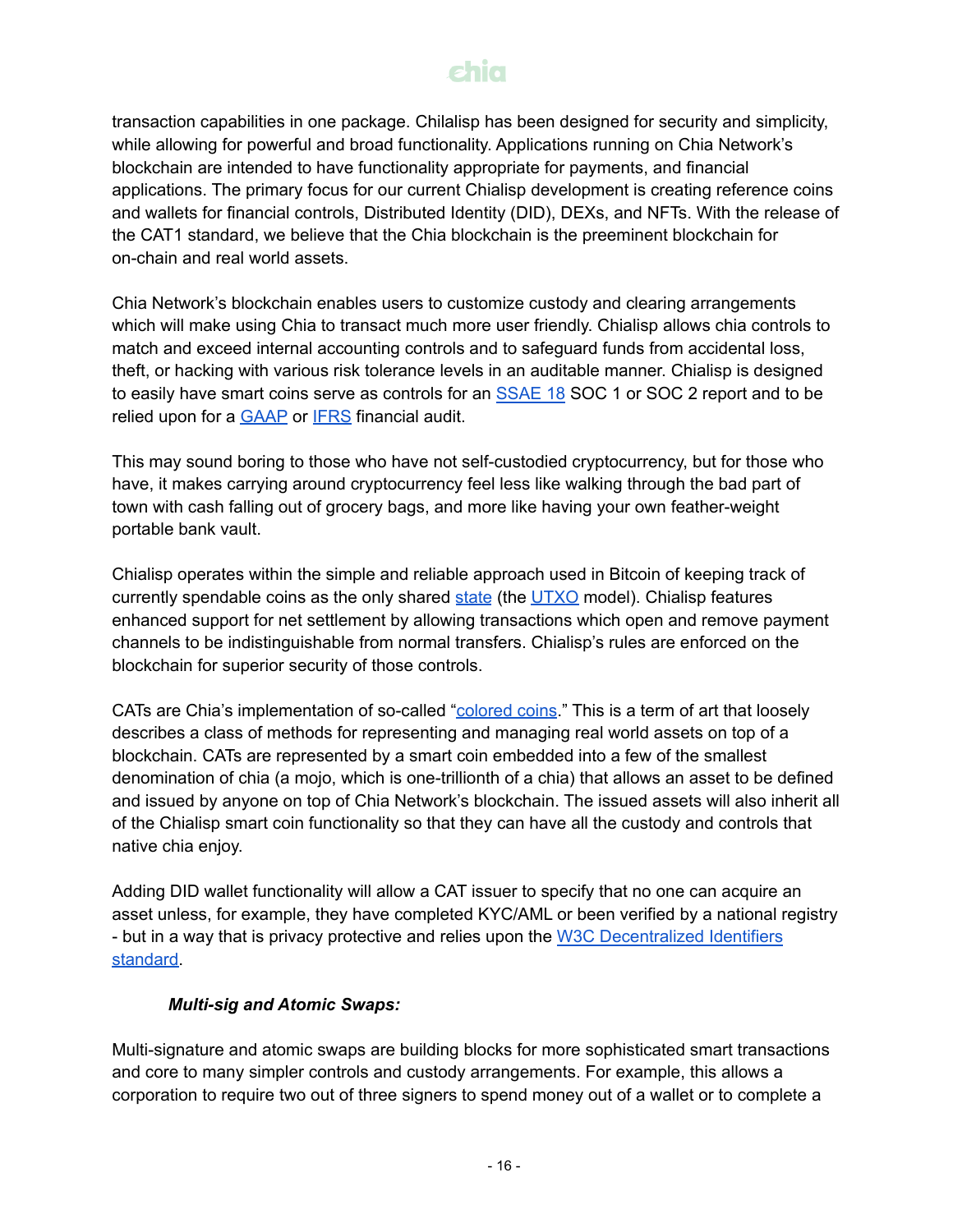trade between bitcoin and chia in a way that requires trusting no other party to propose and complete a swap. The **[IETF](https://datatracker.ietf.org/doc/draft-irtf-cfrg-bls-signature/) BLS** signing protocol also makes multiple signature schemes easier and much safer for the participants as signatures can be merged and don't have to happen in order or at the same time or place.

### *Authorized Payee Wallets:*

Authorized payee whitelisting allows, for example, a corporation to delegate spending authority from a controller to a payroll administrator where the administrator can only make payments to the chia addresses that the controller or CFO set. This mitigates the possible consequences of a successful email phishing attempt or hack on the payroll administrator. This also makes embezzlement difficult. We intend to use our distributed identity wallets to make this especially flexible but have first implemented our reference version of this in a parent wallet, child wallet format.

### *Transaction Clawback:*

When one organization sends coins on a blockchain to another organization, there are two things that need to occur. A certain amount of block confirmations have to happen to prove to the recipient that the coins sent are valid and not a [double](https://en.wikipedia.org/wiki/Double-spending) spend where the coins received will not be considered valid by the network in the future. The second activity is simply the recognition that a payment transaction is actually in process as it may take some minutes to be considered final by the recipient. Payment clawback adds a time period in which the sender can claw back the funds after the initial transfer moves onto the blockchain. By adding a third key that can claw back or accelerate the transfer of a transaction's underlying coins, one can lower the risks of sending a transaction and implement escrow business models. With a short recovery escrow period - as an example one block less than the recipient's number of blocks they would otherwise consider final - a sender can now correct a typo in a recipient address by detecting the error after sending the transaction, clawing the bad transaction back, and resending a corrected transaction. For certain heavily controlled use cases, one can implement a longer clawback period which allows all transfers from a wallet to be audited and un-done if they are later found to be improper. In a mail order model the consumer could delegate the recovery escrow period to a shipping company that would release the funds to the retailer when the shipper receives the package or return the funds back to the buyer if the goods aren't sent to the shipper in an agreed time frame.

### *Rate Limited Wallets:*

Withdrawal rate limiting allows the creation of wallets that can only spend a certain amount of coins over a specified amount of time. You can put a year's worth of living expenses in a wallet but restrict it to only allow spending 1/52nd of the funds in the wallet each week. If the wallet were stolen, or compromised by a third party, you can use the primary wallet to pull back the balance of the funds that were not yet stolen once it was recognized that control had been lost. Chia shipped a reference rate limited wallet to testnet in August 2020.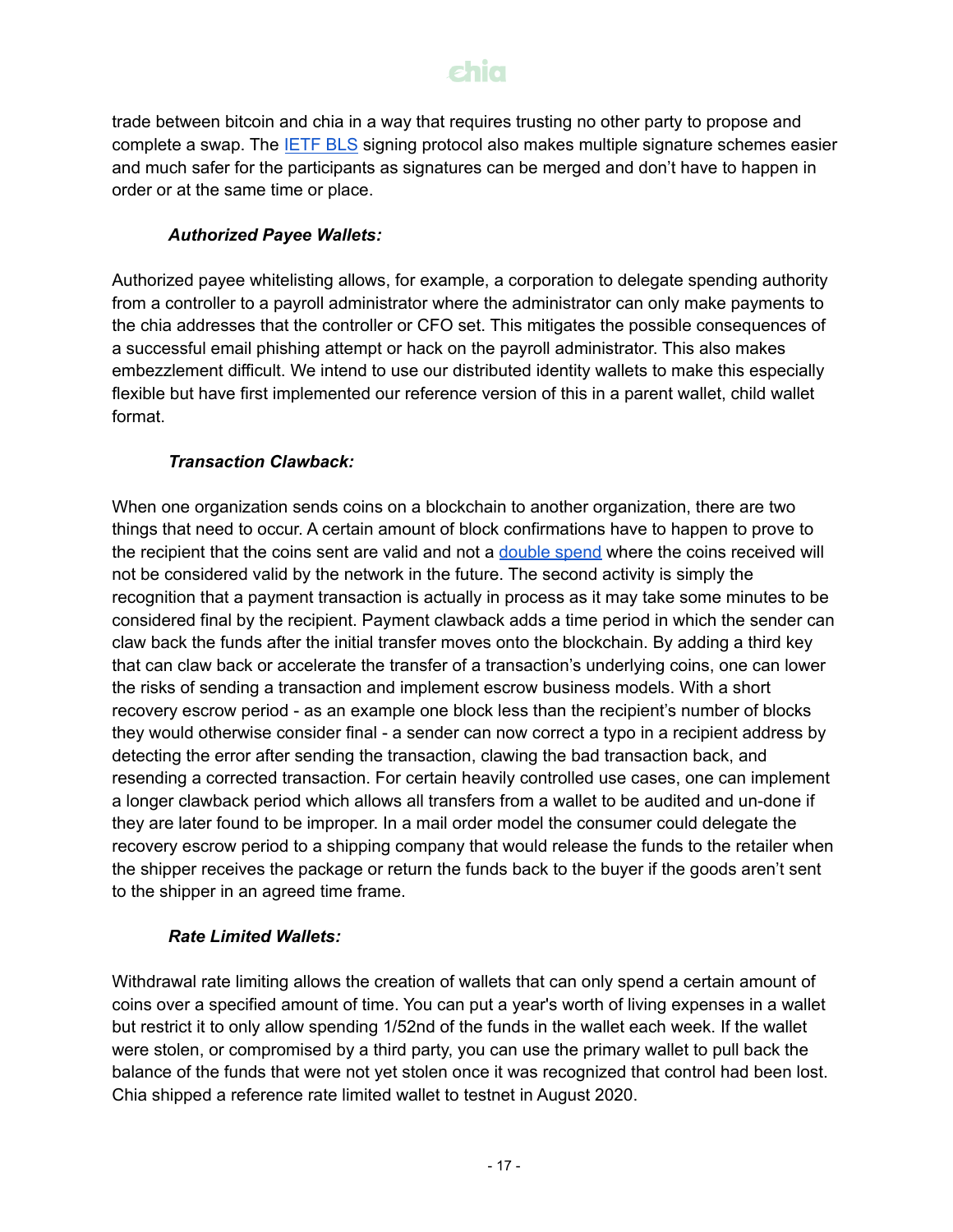

#### *Slow Paper Wallets:*

Current cryptocurrency best practices are to keep a paper wallet backup of your active or hot wallet. This is prudent for many reasons including that hardware can fail and it's easy to have your hardware lost or stolen. However, this leaves you vulnerable to someone stealing your paper wallet and having complete control over, and ability to steal, all of your funds. Slow paper wallets allow you to store a smart transaction that's capable of starting a time-delayed process to recover your funds in your hot wallet but it is not a duplicate of your private key. If someone were to steal your slow paper wallet and start that process, your active wallet can recognize the situation and instead redirect the funds transfer to a new wallet you control. Starting the backup recovery can optionally require a security deposit to further hinder attempts to steal funds via the slow paper wallet.

#### *DID Wallets:*

Chialisp enables digital identity wallets that have in-depth recovery options and allow individuals and organizations to add identity and permissioning on top of a permissionless blockchain. Users can pseudonymously delegate control of their identity to family or legal counsel in a way that can be recovered by both the delegates and in a way that allows the delegates' own identity to be recovered and used as well. This enables certain types of trust/trustee relationships and is a path to digital inheritance. This also allows the provider of an asset on Chia Network's blockchain a method to have end users complete processes like KYC/AML and present that attestation from their digital identity wallet to be able to receive equity, a subscription to a hedge fund, or a government-backed stablecoin. The asset issuer or verification service can also easily revoke those credentials if they determine that someone's status has changed.

#### *CATs:*

Chia Asset Tokens ("CATs") allow individuals, financial institutions, corporations, and governments to issue on-chain assets that inherit the smart transaction capabilities of Chia Network's blockchain and rely upon the globally decentralized secure validation that Proof of Space and Time provides. ERC-20 tokens are currently the most recognized form of colored coins, but they are very limited. The Solidity smart contracts they depend on are plagued with security risks. Additionally, they do not feel like a native part of the Ethereum blockchain to end users and require each asset to be individually enabled by wallets and digital money exchanges. Recent security [research](https://arxiv.org/pdf/2006.06419.pdf) has shown that they are vulnerable to being counterfeited on exchanges too. CATs coins inherit all of the capabilities of Chialisp which makes them far more suitable to high compliance asset issuance and allow them to be more native to chia wallets.

Unlike Solidity smart contracts, CATs can be used to create ephemeral value and thus applications on the Chia blockchain don't generally require flash [loans.](https://www.coindesk.com/learn/2021/02/17/what-is-a-flash-loan/) This has been one of the primary flaws of DeFi on Ethereum. Ephemeral CATs combined with Chia's native exchange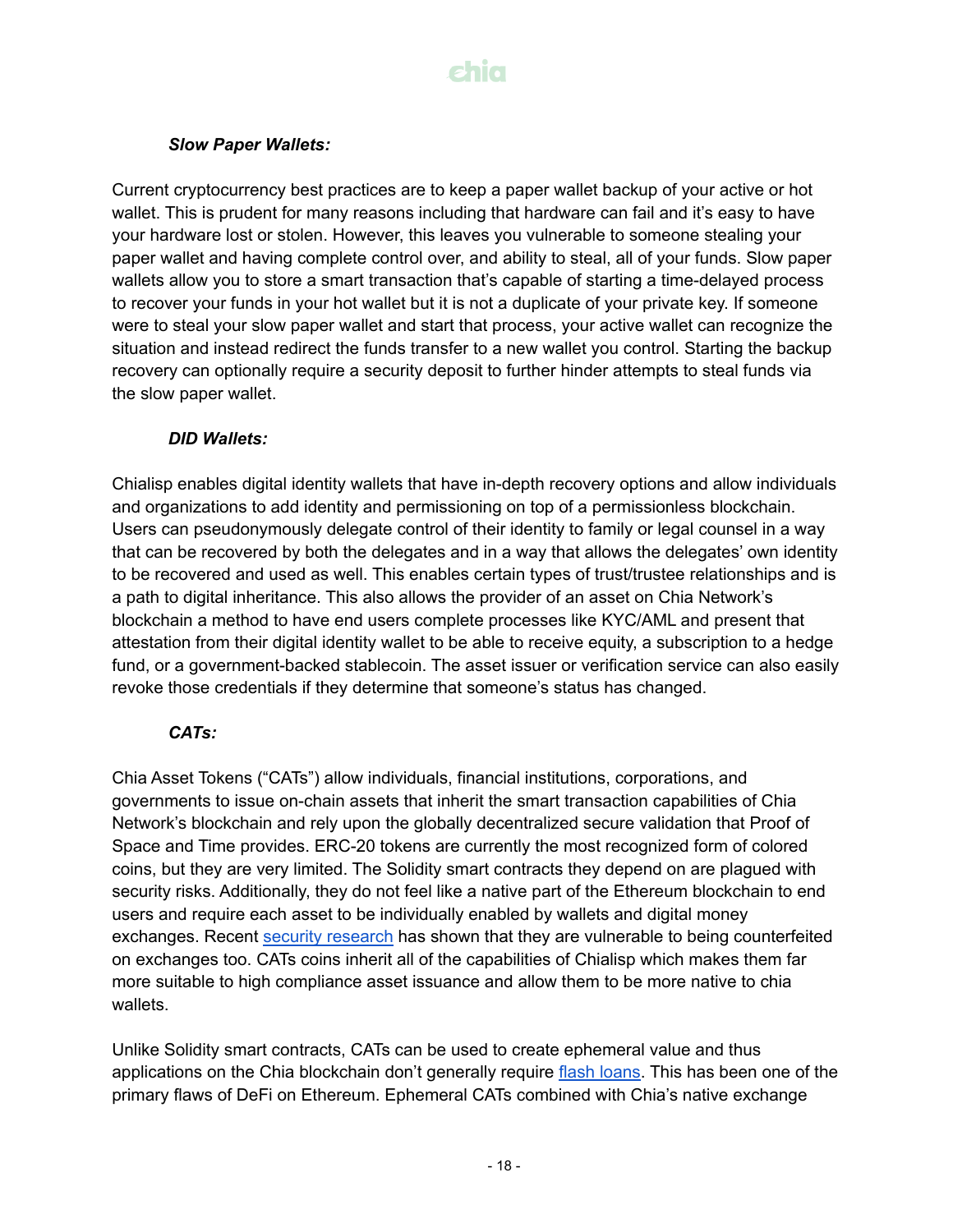capability via offer files of partially completed transactions of arbitrary complexity are superior building blocks for the kind of arbitrage applications and transactions that DeFi projects are attempting to build. Additionally, the Coin/UTXO model has significantly reduced exposure to [MEV](https://carbono.com/blog/m/) (Maximum Extractable Value) that Solidity-based chains suffer from.

### *Applications of Chialisp:*

Chialisp is a generalized development language and environment, wherein all of these primitive and example functionalities can be mixed and matched as appropriate for a use case. Developers can create new and currently unimagined capabilities with the toolset that Chialisp provides without needing changes to Chia Network's protocol or environment while Chialisp will deliver security and auditability of those controls and applications. We believe that Chialisp is the best tool for the emerging DeFi movement.

On the enterprise side, a US-based hedge fund could leverage CATs to manage subscription ownership and have investors present a digital identity that would prove their citizenship, investor qualifications, and KYC/AML status - all natively to Chia Network's blockchain. A government could issue their domestic currency-backed stablecoin to anyone who had completed a required KYC digital identity certificate. CATs on Chia Network's blockchain can be used for stored or open loop company gift cards, debt issuance, equity issuance, and any related kind of asset issuance, tracking and management.

As Chialisp and the Coin model enable DEX and AMM functionality, each asset issued on-chain inherits these DEXes, AMMs, and centralized exchanges that exist in the Chia ecosystem. Peer-to-peer trading, automated options chains, and easy access to centralized exchange listings will all soon be available to any asset issued via the CAT standard on the Chia blockchain.

Chialisp and the choice of BLS Signatures make the implementation of payment channels simpler and more direct than they currently are for Bitcoin or Ethereum. Development in the payment channel space is moving quickly and thus the Company expects to adopt the best technologies from the layer 2 community. We expect to support both a version of [Lightning](https://lightning.network/) adapted specifically for Chia and enable third party Zero [Knowledge](https://coinmarketcap.com/alexandria/glossary/zero-knowledge-rollups) Rollup solutions.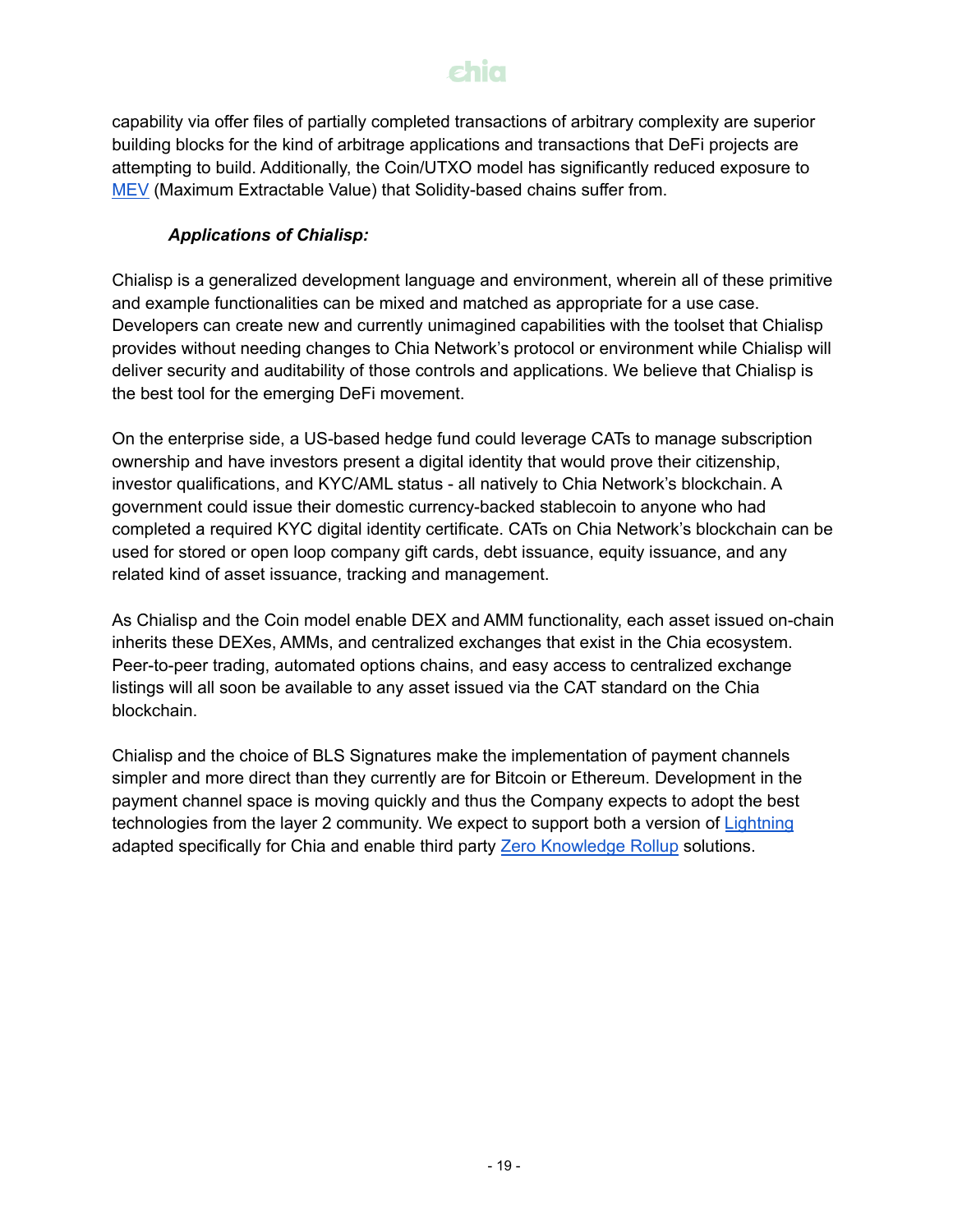#### **The Strategic Reserve**

The Company created 21 million chia at mainnet launch (Chia Network's Strategic Reserve or pre-farm) and consider them part of our pro-forma balance sheet. The Company established 21 million as an homage to the work that has come before. It is challenging to predict the resources needed to drive adoption of the Chia blockchain, especially those denominated in chia. We hope we are conservatively erring on the side of having an excess Strategic Reserve of chia owned by the Company and ultimately the shareholders. As discussed below, we believe that the public company structure, in conjunction with sound corporate governance, provides a framework to manage the Strategic Reserve and allow us to distribute excess chia, if any, in a fair way to shareholders using traditional corporate tools.

#### *Post-launch chia Emission Schedule*

Farming rewards create new chia. Our farming rewards schedule was directly patterned after the Bitcoin rewards schedule. We present these rewards in an ideal case but reality is usually not ideal. Due to the fluctuations of space joining the network and Timelord speeds increasing or decreasing, the actual issuance schedule will vary slightly just as Bitcoin's issuance schedule has historically. The idealized schedule is as follows:

- 64 chia will be created every ten minutes for the first three years after launch.
- 32 chia will be created every ten minutes in years four through six after launch.
- 16 chia will be created every ten minutes in years seven through nine after launch.
- 8 chia will be created every ten minutes in years ten through twelve.
- 4 chia will be created every ten minutes for every year after year twelve.

There is no cap, or limit, on the total number of chia that may be created by farming rewards on Chia Network's blockchain. At the end of the sixth year after launch all farming rewards generated to that date will represent 42% of all chia coins in existence at that time. It will take approximately 21 years from mainnet launch for farming rewards to equal the size of Chia Network's Strategic Reserve as trailing emissions begin to slow down in year 13 where 48% of all coins come from farming.

Chia Network's blockchain's emissions schedule is known as trailing emissions, which adds significant security benefits over capped supply. Capped supply blockchain rewards will eventually completely come only from transaction fees, which might result in miners being [incentivized](https://www.cs.princeton.edu/~arvindn/publications/mining_CCS.pdf) to overwrite recent history instead of mining new blocks in periods where transaction fees are low, particularly if fees are significant during the day and approach zero every night (generally from Midnight Pacific Time to 4AM Pacific), which is the pattern happening today. Because the emission rate is fixed at four chia every ten minutes after year 12, the inflation rate as a percentage of supply is declining forever. Inflation falls through 0.50% in year 25 after launch. The goal is to strike a balance where reasonable transaction fees will be high enough to strongly incentivize farmers to include them without being so high relative to the fixed rewards that there's a strong incentive to overwrite history. We also believe that a fixed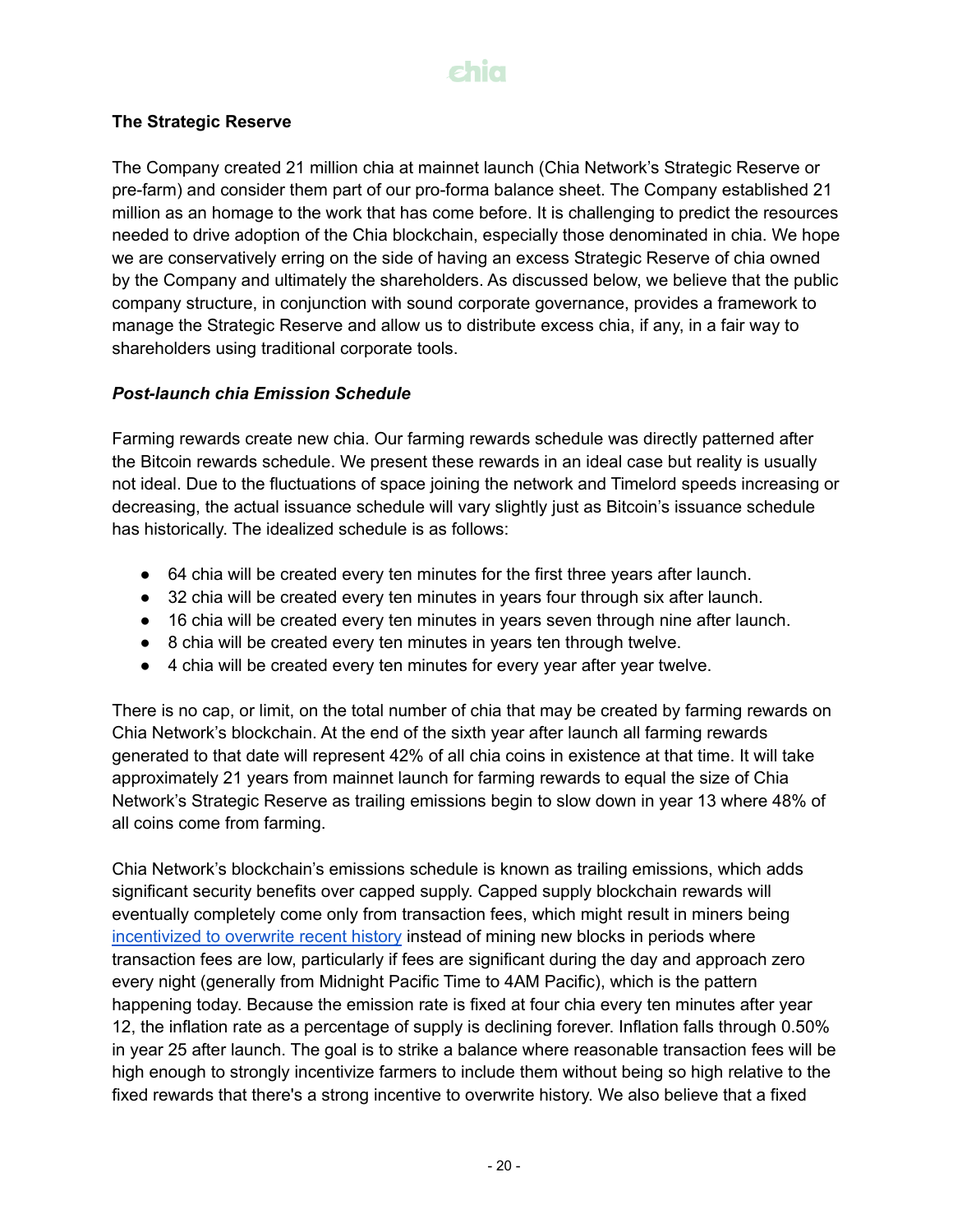supply isn't necessarily what is most important in understanding inflation but that being able to directly calculate a shared expectation of the total supply at any given time gives much the same financial benefit and peace of mind.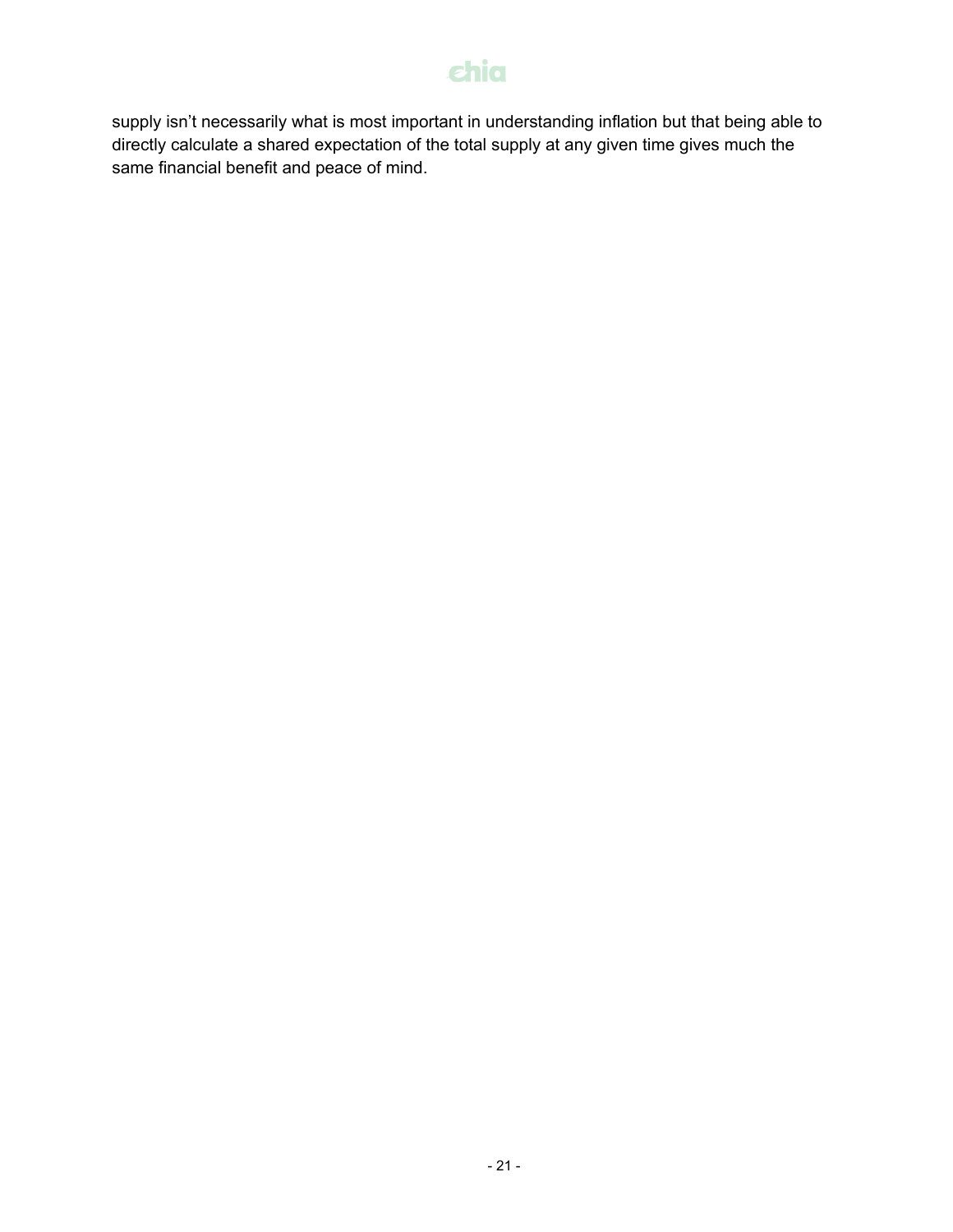### *XCH Issuance Schedule*:

(EOY 1 is End of Year 1)

|                            | EOY <sub>1</sub> | EOY <sub>2</sub> | EOY <sub>3</sub> |
|----------------------------|------------------|------------------|------------------|
| Farming rewards            | 3,363,840        | 3,363,840        | 3,363,840        |
| Cumulative farming rewards | 3,363,840        | 6,727,680        | 10,091,520       |
| Farming % of all XCH       | 13.81%           | 24.26%           | 32.46%           |
| Running total XCH          | 24,363,840       | 27,727,680       | 31,091,520       |
|                            |                  |                  |                  |
| Halving:                   | EOY <sub>4</sub> | EOY <sub>5</sub> | EOY <sub>6</sub> |
| Farming rewards            | 1,681,920        | 1,681,920        | 1,681,920        |
| Cumulative farming rewards | 11,773,440       | 13,455,360       | 15,137,280       |
| Farming % of all XCH       | 35.92%           | 39.05%           | 41.89%           |
| Running total XCH          | 32,773,440       | 34,455,360       | 36,137,280       |
|                            |                  |                  |                  |
| Halving:                   | EOY <sub>7</sub> | EOY <sub>8</sub> | EOY <sub>9</sub> |
| Farming rewards            | 840,960          | 840,960          | 840,960          |
| Cumulative farming rewards | 15,978,240       | 16,819,200       | 17,660,160       |
| Farming % of all XCH       | 43.21%           | 44.47%           | 45.68%           |
| Running total XCH          | 36,978,240       | 37,819,200       | 38,660,160       |
|                            |                  |                  |                  |
| Halving:                   | <b>EOY 10</b>    | <b>EOY 11</b>    | <b>EOY 12</b>    |
| Farming rewards            | 420,480          | 420,480          | 420,480          |
| Cumulative farming rewards | 18,080,640       | 18,501,120       | 18,921,600       |
| Farming % of all XCH       | 46.26%           | 46.84%           | 47.40%           |
| Running total XCH          | 39,080,640       | 39,501,120       | 39,921,600       |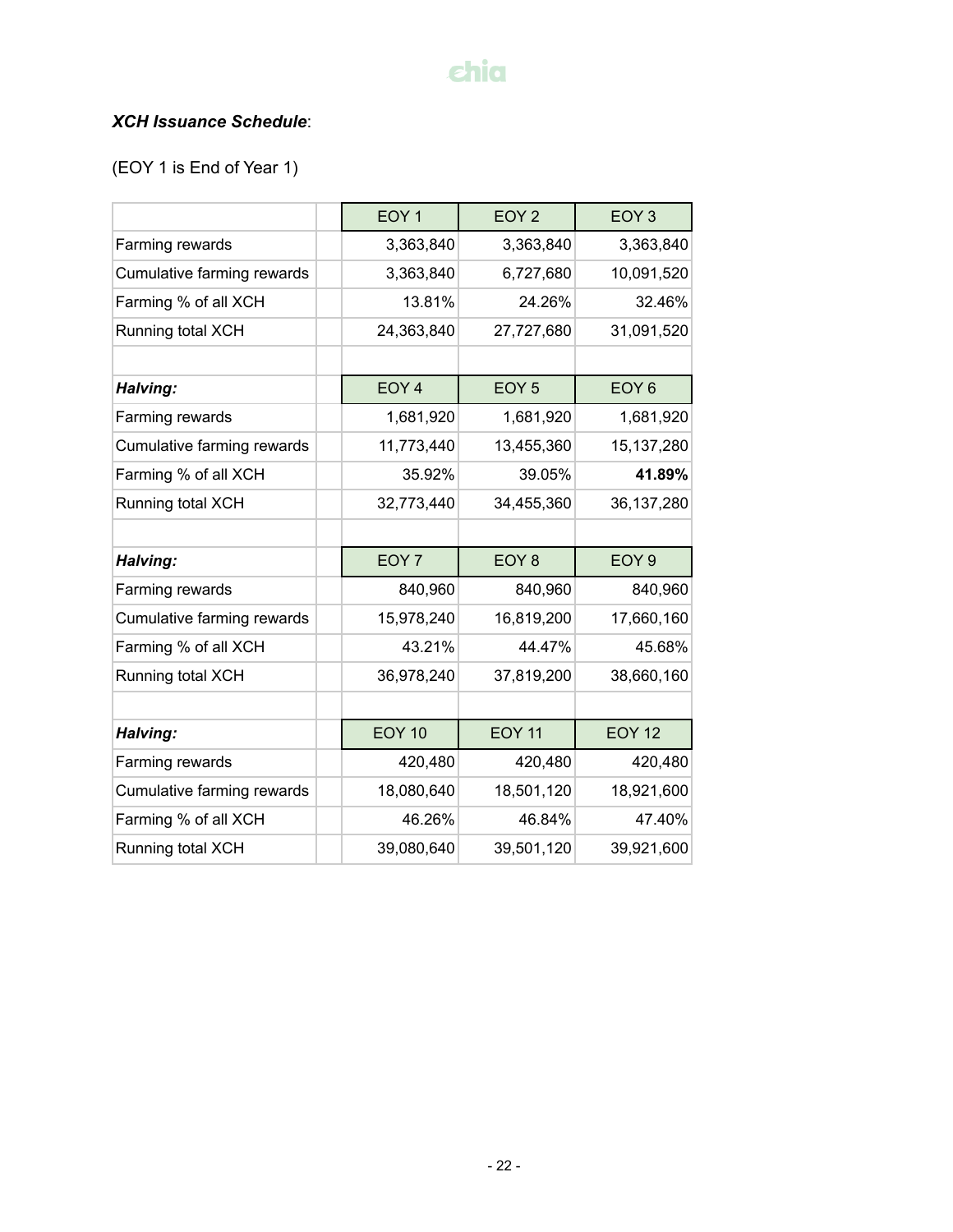| Halving:                      | <b>EOY 13</b> | <b>EOY 14</b> | <b>EOY 15</b> | <b>EOY 16</b> | <b>EOY 17</b> |
|-------------------------------|---------------|---------------|---------------|---------------|---------------|
| Farming rewards               | 210,240       | 210,240       | 210,240       | 210,240       | 210,240       |
| Cumulative farming<br>rewards | 19,131,840    | 19,342,080    | 19,552,320    | 19,762,560    | 19,972,800    |
| Farming % of all XCH          | 47.67%        | 47.95%        | 48.22%        | 48.48%        | 48.75%        |
| Running total XCH             | 40,131,840    | 40,342,080    | 40,552,320    | 40,762,560    | 40,972,800    |
|                               |               |               |               |               |               |
| Trailing emissions:           | <b>EOY 18</b> | <b>EOY 19</b> | <b>EOY 20</b> | <b>EOY 21</b> | <b>EOY 22</b> |
| Farming rewards               | 210,240       | 210,240       | 210,240       | 210,240       | 210,240       |
| Cumulative farming<br>rewards | 20,183,040    | 20,393,280    | 20,603,520    | 20,813,760    | 21,024,000    |
| Farming % of all XCH          | 49.01%        | 49.27%        | 49.52%        | 49.78%        | 50.03%        |
| Running total XCH             | 41,183,040    | 41,393,280    | 41,603,520    | 41,813,760    | 42,024,000    |
| 50 Year Total XCH             | 47,910,720    |               |               |               |               |

After a final halving, XCH continues trailing emissions:

This issuance schedule is directly influenced by Bitcoin's emissions schedule with adjustments for some of the different math underlying the Chia blockchain such as 4,608 reward chances per day on average and a quicker pace of halvings.

The following table compares Bitcoin total coins mined during each four year halving period to chia coins farmed during each three year halving period:

|                             | <b>BTC</b> | <b>XCH</b> |
|-----------------------------|------------|------------|
| <b>First Halving Period</b> | 10,500,000 | 10,091,520 |
| Second Halving Period       | 5,250,000  | 5,045,760  |
| Third Halving Period        | 2,625,000  | 2,522,880  |
| Fourth Halving Period       | 1,312,500  | 1,261,440  |
| End of Year 11*             | 18,593,393 | 18,501,120 |

\* Comparison of actual year 11 outcomes for both, BTC estimated.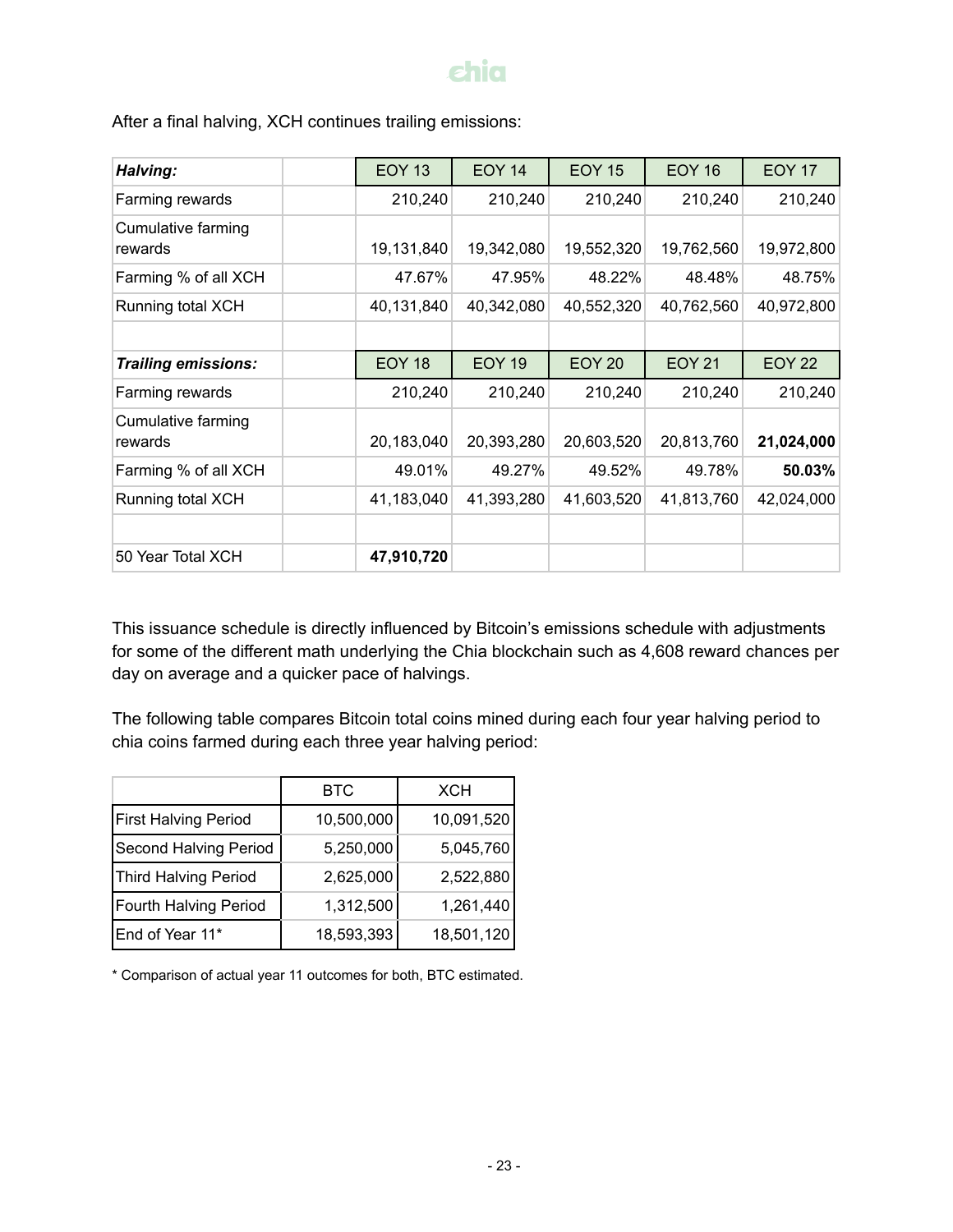#### *Governance of Chia Network's Strategic Reserve*

The Company believes that the best way to "govern" Chia Network's Strategic Reserve and support the development of a superior financial infrastructure is to adopt the well tested 400 year old technology of a joint stock corporation and adopt current corporate governance best practices. At an appropriate time, the Company intends to list the equity of the Company on a national stock exchange. The Company's management and use of Chia Network's Strategic Reserve could be material to the adoption of chia. We believe that the corporate form with transparent disclosures align incentives better than other current attempts at supporting or governing public blockchains. Of course, due to the network's decentralized nature, Chia Network's blockchain and chia coins that are not held by the Company will work and trade with or without the existence of the Company. The Company has no direct control of the chia blockchain, as the rules of the chia blockchain can only be updated by having a majority of running nodes independently upgrade to a new version. It is important to note, as we outline below, that the Company does not intend to ever further farm this blockchain. Additionally, unlike Proof of Stake blockchains, ownership of coins has no influence on the governance of, or validation of, the Chia blockchain.

Chia Network established a subsidiary in Switzerland to manage business in Europe. We anticipate establishing a subsidiary in Singapore to manage business in Asia. Chia Network's Strategic Reserve is divided evenly between the US parent company and the Swiss subsidiary. The Company will use smart coins to limit the total availability of the pre-farmed chia once it is able to put its more sophisticated custody system in place. Additionally, the Company has internal controls so that its commitments to investors and coin users will require board approval of our independent directors and not be subject to any single shareholder's ability to control Chia Network's Strategic Reserve. The Company also plans to adopt certain assurances that it will not make changes to, as an example, its commitment to not sell chia coins from Chia Network's Strategic Reserve without 90-days' notice to the public. Further the Company does not intend to sell, invest chia coins or dividend coins to shareholders, or use coins to repurchase equity until after we are a reporting company under the [1933](https://en.wikipedia.org/wiki/Securities_Act_of_1933) Act. We outline these controls in the Corporate Governance and Controls on the Strategic Reserve sections below.

Our public company strategy enhances regulatory clarity as the Company intends to become a reporting public company whose equity trades under the regulatory framework of the SEC. The Company believes this will help differentiate the commodity treatment of chia coins from the publicly listed Chia Network Inc. equity.

Public companies create transparency and instill trust in customers like large corporations and governments. That transparency and regulatory infrastructure allows the Company to implement credible controls on how and when Chia Network's Strategic Reserve is used and will allow Chia Network the ability to give the equity markets and the coin markets notice of any changes in policy before those changes can impact either market.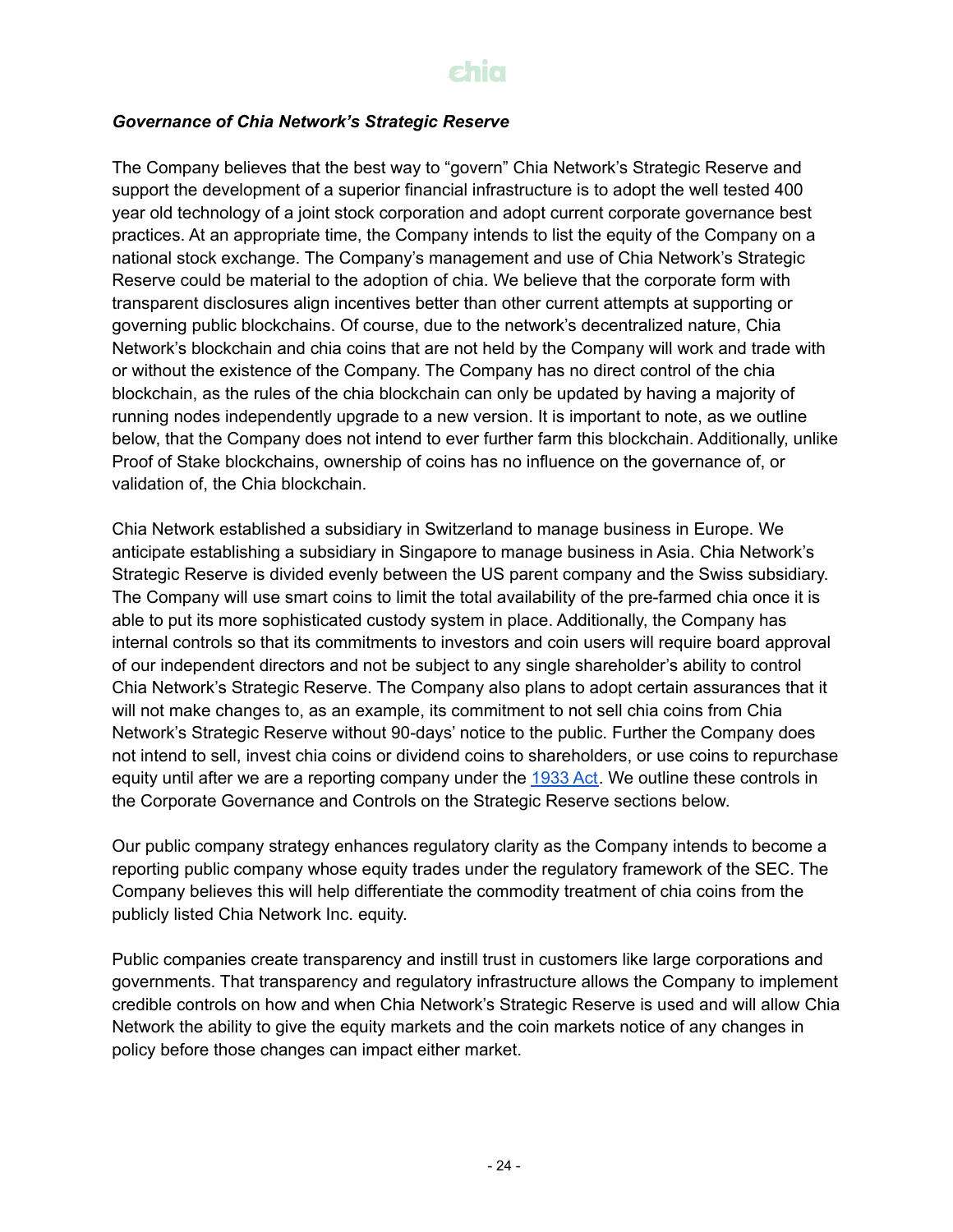We also want our users, farmers, and developers to have the ability to own a portion of the Strategic Reserve as a shareholder with the investor protections of the US public equity markets. We think allowing exposure to the Chia Strategic reserve to everyone who can invest in equity is a superior way to align everyone's interests in the long term success of chia and the broad deployment of programmable internet money.

The expected correlation between the price of chia on digital money exchanges and the equity valuation of the Company should allow enterprise customers and third parties to hedge between Company equity and chia coins. This will allow organizations that want to use chia in commerce a method to limit their exposure to chia coin volatility. A corporation that borrows chia to finance its international trade can buy straddles and calls on Chia Network's equity to limit their exposure to price volatility in chia coins. This will also tend to move long-term investment in the increasing value of Chia Network's blockchain to the equity markets - which currently have broader deployment and ease of access around the globe. We ultimately plan to change that but want to do everything we can to drive adoption today.

#### *Controls on the Strategic Reserve*

Our board of directors has adopted the following restrictions on the Company's use of the pre-farm. These may not be changed without a majority vote of the board, which necessarily includes at least one independent director.

We have a five person board composed of three outside directors. Our board is made up of; Bram Cohen, Gene Hoffman, David Frazee, Jill Gunter, and Chuck Stoops. Mr. Cohen and Mr. Hoffman are not independent as that concept is defined by stock exchange rules while Mr. Frazee, Mrs. Gunter, and Mr. Stoops qualify as independent directors. Additionally, Mr. Stoops is audit [committee](https://www2.deloitte.com/content/dam/Deloitte/us/Documents/center-for-board-effectiveness/us-audit-committee-resource-guide-section-1.pdf) chair qualified.

Should any of these controls be changed, they will not be implemented without at least 90 days of public notice of that change which shall be posted on the Company's website, in its Keybase channels and/or other similar highly visible methods.

It is important to know that if the Company were to find itself insolvent, the fiduciary duty of the directors shifts to creditors and therefore it may not be able to adhere to these restrictions in that unlikely case. Additionally a court order could compel the Company to bypass these restrictions.

These restrictions are as follows:

- 1. The Company will not sell chia from the strategic reserve. The Company will also not enter into any future contract that would allow or require the Company to later transfer XCH to a third party or to lose control of borrowed XCH absent the insolvency of the borrower.
- 2. Some existing investors in SAFE agreements (Simple [Agreement](https://en.wikipedia.org/wiki/Simple_agreement_for_future_equity) for Future Equity) had the right to require redemption of a portion of the Strategic Reserve based on various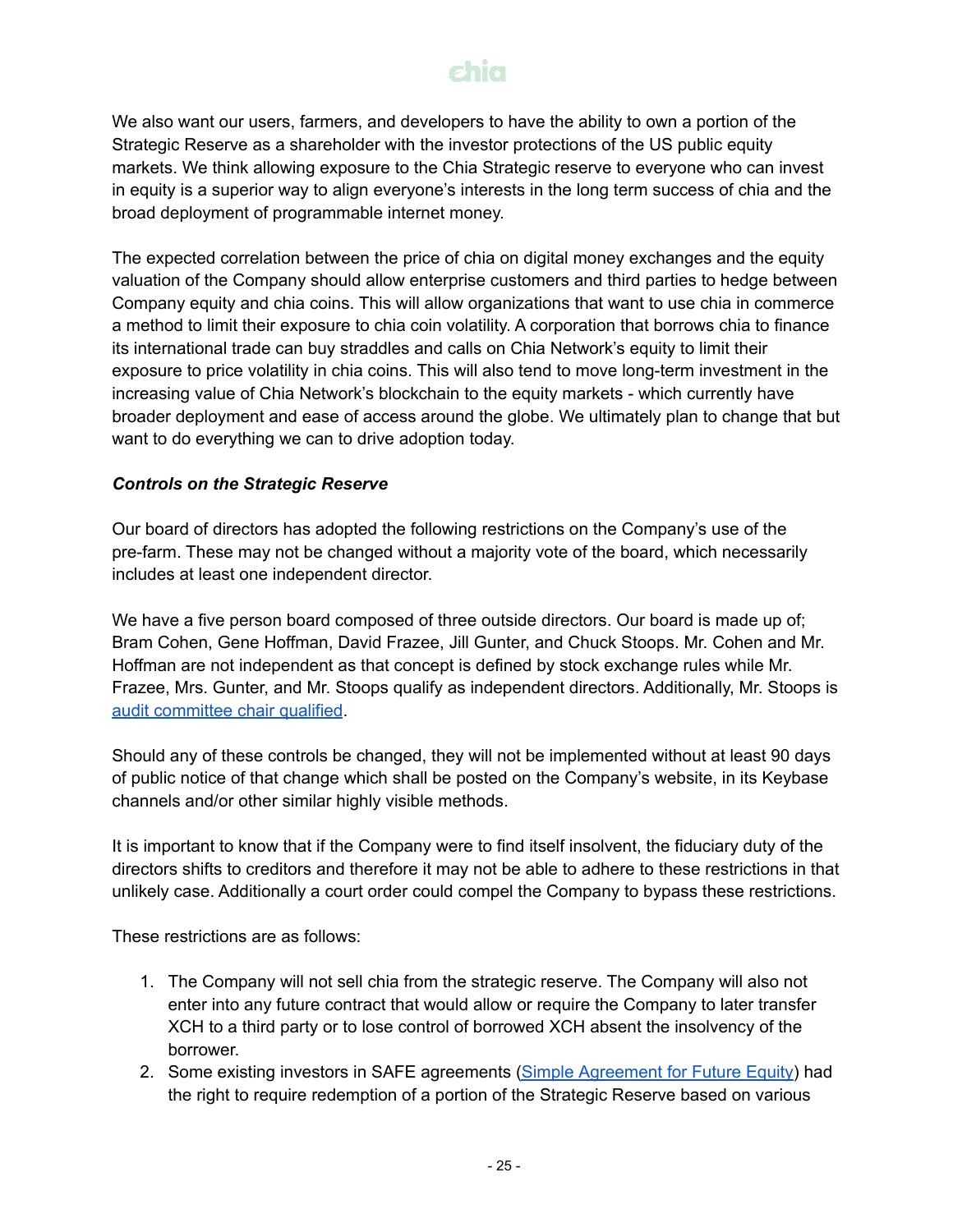metrics around becoming a public company and the trading dynamics afterwards. As expected, the Company converted these SAFEs to preferred equity and changed these penalty provisions to not include XCH. Chia Network can not be required to transfer any chia to any investor.

- 3. The Company will not and has not compensated employees, employee-equivalent independent contractors, officers, or directors of the Company with chia and has agreed to that restriction in its preferred equity terms and related agreements with investors.
- 4. The Company will not intentionally farm chia on the mainnet. The Company will have farming capacity to support our various testnets but it is realistic that configuration error could cause unintentional farming to occur. The Company plans to put in place controls and monitoring to prevent or detect any accidental farming by Company-owned equipment. The Company, however, does not restrict our employees or contractors from farming with their personally owned hardware on their personal time.

The company intends to use the Strategic Reserve for purposes like but not limited to the following:

- 1. Lending chia to governments, financial institutions, market makers, and enterprises for use in their Chia related projects like asset issuances, paying international invoices, and providing liquidity on various digital money exchanges. These loans will be made to creditworthy entities, will generally require interest denominated in chia and full repayment in chia. From time to time, for marketing purposes the Company may offer negative interest rates to promote adoption. An example would be allowing a storage provider to offer to pay their foreign suppliers 105% of their invoices in chia instead of fiat currency where Chia would only expect 95% of the loan returned.
- 2. Using chia in shareholder activities like share repurchase or dividends to shareholders after we have publicly registered our equity.
- 3. Using chia to invest in promising projects that expand the functionality of and reach of chia in the markets for money and financial technology but not until we have publicly registered our equity.
- 4. We may use chia to add additional farming rewards or otherwise incent farmers or developers to validate or develop the network or software. We have a history of running both software enhancement contests and farming contests and plan to use chia as prizes for these sorts of contests.

Again, we do not plan to use chia to fund shareholder activities like repurchases or dividends, or invest in companies or projects using chia until after a registration statement or its equivalent is effective for Chia Network Inc. equity. We believe that the chia blockchain is sufficiently decentralized such that it would meet the so-called ["Hinman](https://blockchainassoc.medium.com/understanding-the-secs-guidance-on-digital-tokens-the-hinman-token-standard-dd51c6105e2a) Test" though the relevance of this test has been recently called into some doubt. US Securities regulations generally focus only on the sale of securities so we do not plan on selling any of the pre-farm until we have addressed any information asymmetry by becoming a reporting company and we have comfort from our regulators that they do not deem any future Company sales of chia to be a security. However,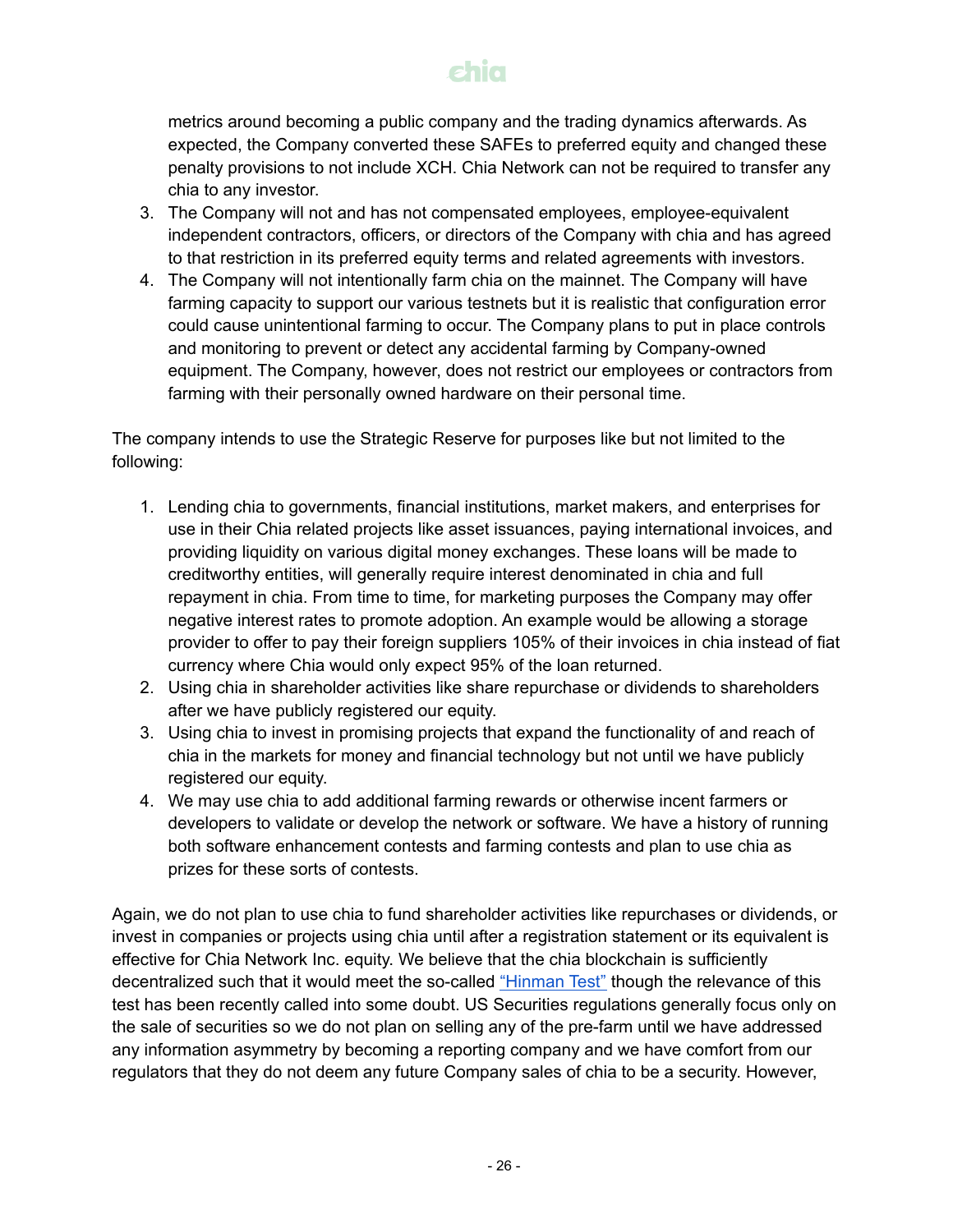should they take the position that certain reporting or registration is necessary, we will be in a much better position to meet those requirements as an already public entity.

We believe that these controls are effective. No single shareholder voting alone can modify these controls. Additionally the independent nature of our board of directors ensures that the Strategic Reserve is used to thoughtfully increase adoption of chia globally. Upon listing on a national equity market, these controls will have the additional benefit of securities regulation for their enforcement and binding nature.

The Strategic Reserve is designed to create a long term, sustainable method to fund the ongoing development and deployment of the Chia Network blockchain and build the Chia ecosystem. Over the long term, our public company structure will give us tools to orderly transfer value to the shareholders and obtain capital to fund the development and deployment of our technology. Should it become appropriate, we may divest the enterprise software or lending business to the shareholders. Ultimately we have the option to create an ongoing development trust fund and fully distribute the remaining assets of Chia Network Inc. to the shareholders leaving a development fund, lending business, and enterprise software business - with the latter two businesses shareholder owned and the balance of the Strategic Reserve in the shareholder's hands.

It is very hard to predict ten years into the future, much less thirty years. We think it is important to consider both the long term sustainability of the Chia blockchain and plan to make sure an ecosystem develops with no reliance on any single party. Should the Chia blockchain be as widely deployed and useful as we hope it will be, it will become the rails that people, banks, and governments use to interact globally. That ultimately means that we have to plan to minimize our exposure to geopolitical risks over time but balance that with retaining the resources to actually get to that level of adoption.

#### **Revenue and Go to Market**

The Company expects to achieve revenues and build shareholder value primarily through:

- Providing installation, development, and ongoing service and support for the use of chia, Chialisp, and chia smart coins in commerce and issuances of assets using CATs;
- Earning interest on loans of chia to market makers, governments, financial institutions, corporations and developers for their use in day to day operations;
- Appreciation of the chia on the Company's balance sheet, due to demand and use of chia by Chia Network's blockchain participants.

#### *Services and Partnerships*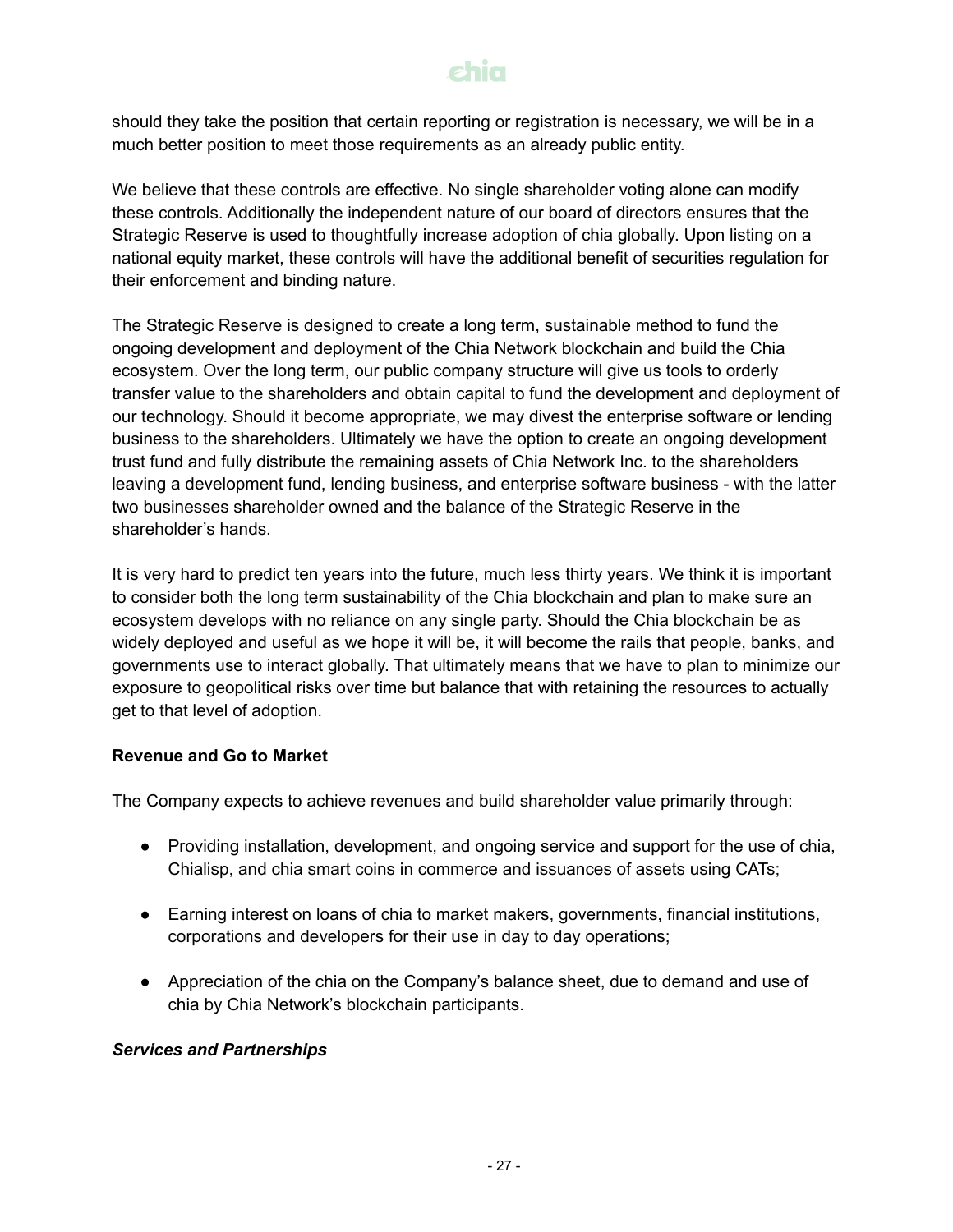The Company provides services to corporations, financial institutions, governments, and developers that make use of Chia Network's blockchain, Chialisp, and chia. We take a barbell approach to our market. We believe that governments, banks, and enterprises as well as developers, innovative startups, and distributed open source projects have immediate needs for our technology. These services include, but are not limited to:

- Service and Support Agreements for Software;
- Integration Services into existing corporate Enterprise Resource Planning software or financial institution infrastructure;
- Custom feature / smart coin development / CAT development;
- Integration services into large storage deployments and co-purchase agreements to support large storage deployment acquisition; and
- Building developer tools, supporting and investing in developers, and supporting developer events and hackathons.

The Company pursues these opportunities to build a global software solutions team to facilitate adoption and use of programmable digital money both directly and in partnership with other software vendors, systems integrators, and financial service companies. The Company believes that just as it took the emergence of Redhat to make Linux safe for corporations and governments to adopt, building a global service and support business that also partners with independent software vendors and software integrators is crucial to the actual adoption of chia for use by corporations, financial institutions and governments in global commerce.

### *Chia Cultivation Grants*

The Company provides fiat grants, support and joint marketing for other companies and developers launching functionality that uses Chia's blockchain and Chialisp - especially those targeting end users. These partnerships will drive adoption and demand for chia and could also provide the Company with revenue and strategic opportunities.

### *Digital Money Exchanges*

The Company communicates often with platforms that exchange digital assets including digital money. In September 2019 Coinbase [announced](https://blog.coinbase.com/coinbase-continues-to-explore-support-for-new-digital-assets-70419575eac4) that chia was one of the seventeen assets they were currently considering for inclusion after those assets launched. In September 2020 Bitstamp [announced](https://www.bitstamp.net/article/bitstamp-continues-exploring-support-additional-di/) that chia was one of the digital assets they were exploring to support. The Company provides technical support to such platforms and does engage in joint marketing. Chia is listed and tradeable on many global exchanges including Crypto.com, Uphold, KuCoin, Okx, Huobi, and Gate.io among others. The Company expects additional exchanges to add chia, especially as significant assets adopt CATs for their issuance.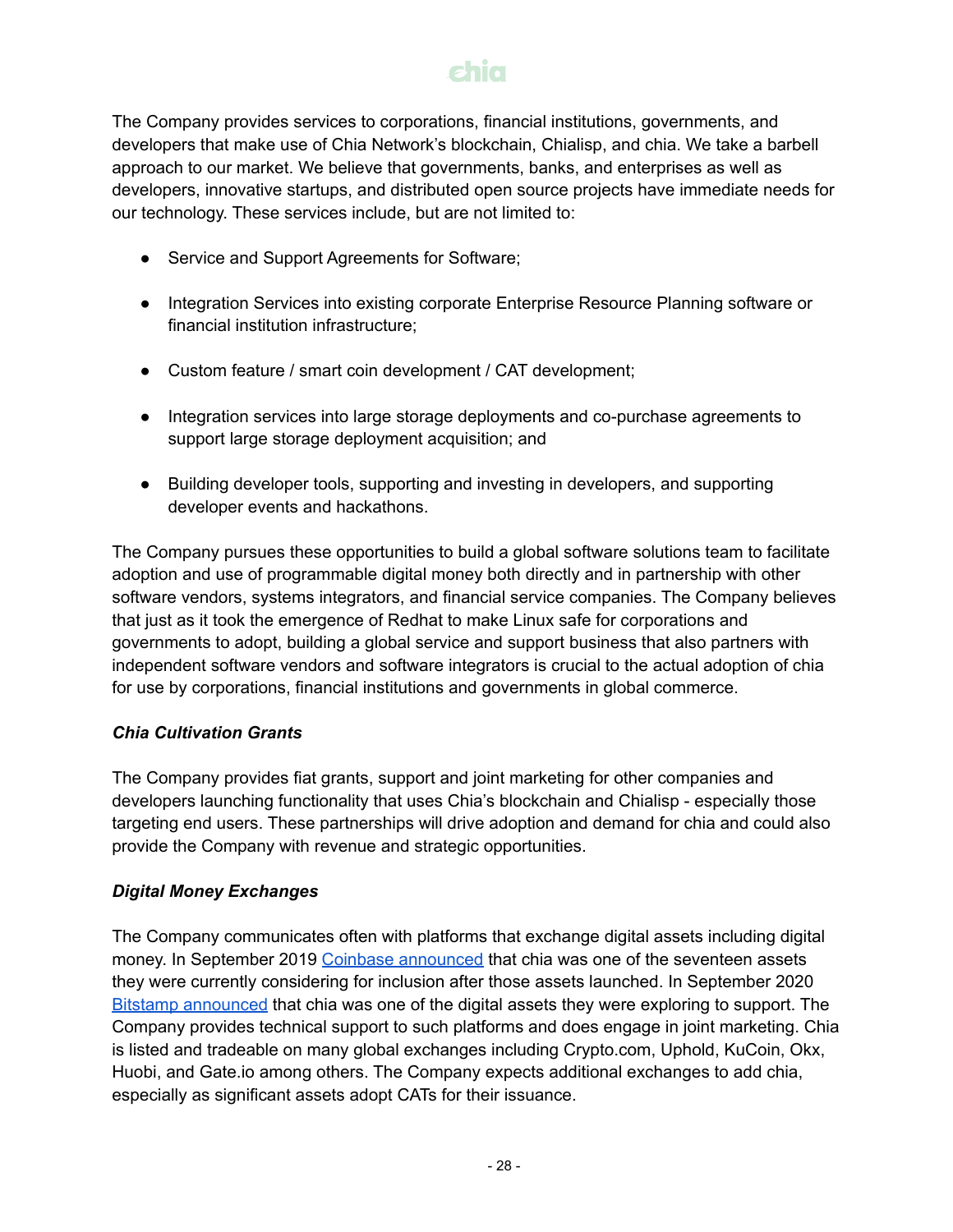### *DeFi*

We believe that CATs and Chialisp are a superior development environment for De-Fi. Inherent properties of Chialisp and our Coin model eliminate the need for flash loans external to a smart transaction to accomplish the same sorts of transactions, exchange, and arbitrage opportunities. Chia's native exchange functionality, via [Offer](https://www.chia.net/2022/01/12/chia-offers-are-here.en.html) files, is an excellent building block for trustless issuance, exchange, and price discovery with limited to no counterparty risks depending on the application. In [partnership](https://www.chia.net/buy-xch/) with Stably, CATs and Offer files create decentralized ways to acquire and trade between USD, BTC, ETH, and XCH based on a high compliance and regulated custodian. We believe that well designed exchange offers and markets will be a superior way to approach things like price discovery as the price oracle [problem](https://www.longhash.com/en/news/3324/DeFi%E2%80%99s-Oracle-Problem-May-Not-Be-Solvable) remains challenging for blockchains and smart contracts today.

We believe that Offer files are a revolutionary core capability native to the Chia blockchain. By making it so that any number of parties can propose a trade of any group of digital assets to anyone on the planet in a way where no party can cheat is novel in the human experience. This element will be a fundamental building block of creating a spectrum from trusted centralized exchanges to fully untrusted AMMs that trade any pairs of assets available on the Chia blockchain at any time between parties anywhere on the planet.

Making these sorts of tools available to the unbanked and underbanked, especially in non G-20 countries where the economic infrastructure is far less stable, is very important. Having alternatives for loans, prediction markets, and futures contracts can have a direct impact on crop yields or small business capital formation that is especially important to the least well-off. We believe that many smaller and non-OECD countries may be able to skip the step of developing institutions like the [Chicago](https://www.cmegroup.com/company/cbot.html#) Board of Trade just as they were able to skip wireline telephone service for wireless. A smartphone and internet connection will give them access to just as, and potentially more, sophisticated crop insurance and other life changing financial infrastructure while requiring far less trust and middlemen. This is occurring just as global constellations of internet access satellites begin their roll-outs.

#### *Carbon Credit Market*

Prior to the Paris Agreement, the Carbon Credit market suffered from a lack of trust and transparency. The World Bank and Costa Rica are building a public federated database of the diligence materials necessary to foster trust that the various national and voluntary registries are creating carbon credits that are of known quality and not double counted. Estimates of demand for carbon credits by buyers like Facebook, Royal Dutch Shell, and Exxon-Mobile exceed \$20 billion annually. We will be partnering with others to inject capital into the market for carbon credits that will be issued on, secondarily traded on, and retired on the Chia blockchain. Once a credit is retired on chain, the equivalent tracking credit will be retired one for one in the Climate Warehouse. This allows permissionless market access to centralized and decentralized exchanges of all types - globally - to trade these carbon CATs and settle and retire them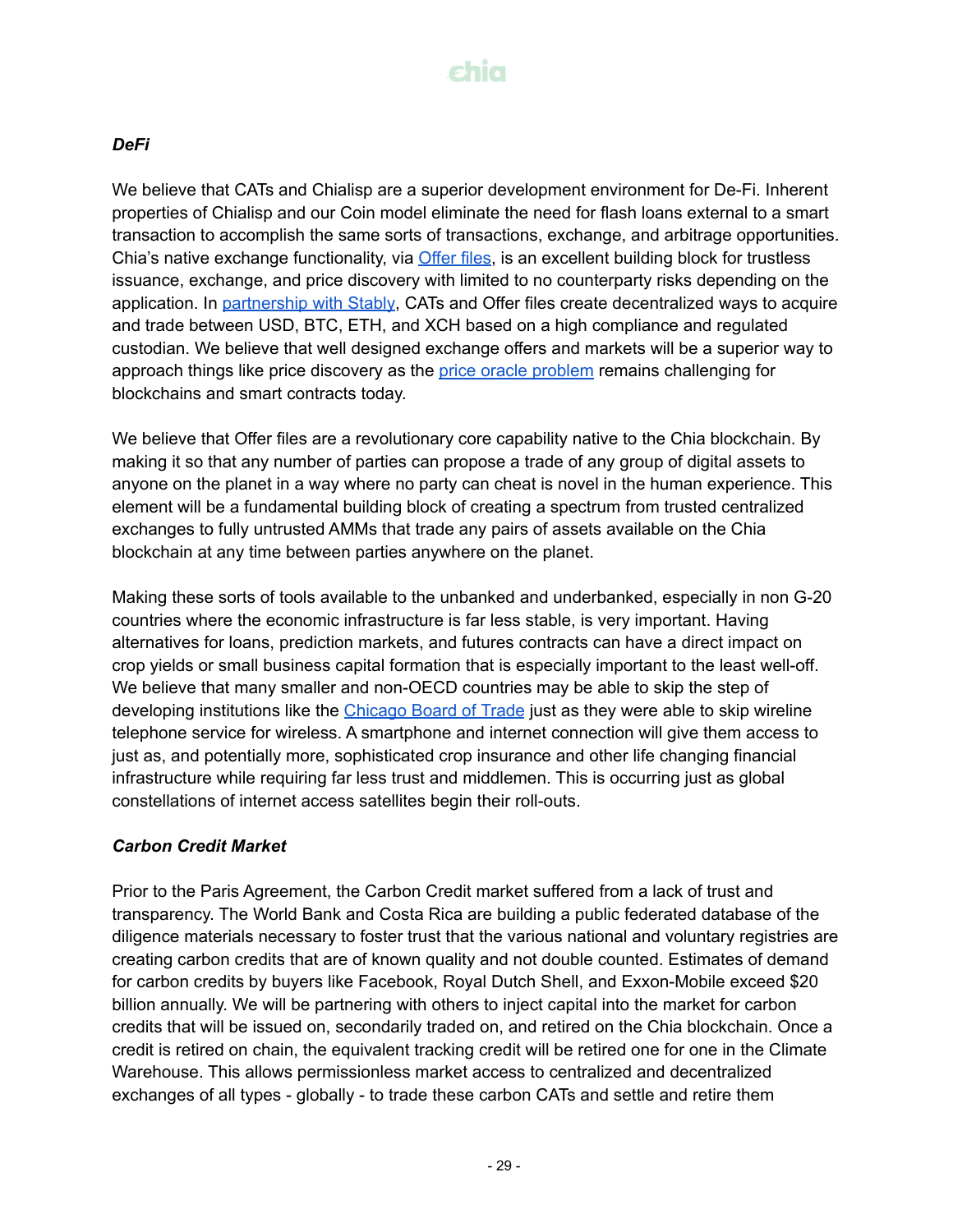on-chain. Consumers of these carbon credits will now have an auditable way to assert that they acquired them, retired them, and the underlying national registries were updated to retire them via the Climate Warehouse. The intent is to set the benchmark price for carbon cross border and cross market. In partnership with the World Bank, Costa Rica, and others, we believe that we can bring the benefits of the cryptocurrency markets like deep liquidity, a wide array of markets around the world, and DeFi tools to establish a first of its kind worldwide decentralized market for carbon. We plan to use this market as a showcase for the power of direct on chain asset trading to show regulators and financial institutions how powerful and safe crypto asset trading can be. In doing so, we help create a market to finance further development of carbon credit generation through both natural and technological means.

#### *The Storage Ecosystem*

Chia farming rewards increased the value of storage in the storage market. Sellers of storage are able to sell more storage per order as buyers of the storage will know that they can make money from over-allotments of storage. This lowers the risk that the buyer's estimate of how soon and how much storage they need are too conservative.

Large storage purchasers, like cloud providers, install storage in their data centers twenty-four hours a day year-round. Due to cloud storage being a low margin business, any incremental decrease in costs per terabyte quickly increases margins. Chia Network expects the largest storage purchasers to purchase more storage per order than they otherwise would have and recoup that cost from chia farming that occurs until a higher value use of the storage arises from one of the storage purchaser's customers requesting storage space.

Medium storage purchasers typically don't have full time IT staff solely focused on storage. Much of this market is outsourced to cloud providers who are large storage purchasers. Those that don't tend to purchase storage in 3 to 5 year estimated need increments. Their IT team can focus over a few weeks on installing a new storage area network (SAN) or network attached storage (NAS) and then do nothing but routine maintenance on that storage until months or years later when they add additional capacity. The option to farm chia on the unused parts of that storage will allow buyers and their IT teams to buy and install more capacity up front, which lowers the risk that they underestimate their storage needs and lowers the amount of time the IT team has to spend focusing on adding storage to a SAN or NAS.

End users have traditionally purchased storage on their devices that leaves about 50% of their storage unused on each device. With the transition from hard disk to SSD, the increased price of SSD has led to smaller over-allocations of storage space. However, the market for end user storage is about to pivot to a majority of SSD and with that will come a majority of R&D spending by storage manufacturers on SSD. This is likely to bring storage costs down as fast as they historically have for spinning drives. Industry analysts [currently](https://wikibon.com/qlc-flash-hamrs-hdd/) predict that consumer SSD will become cheaper than the equivalent size of hard drive in 4 to 7 years as we discuss below. This will likely return end consumers to buying twice as much storage as they need. We intend to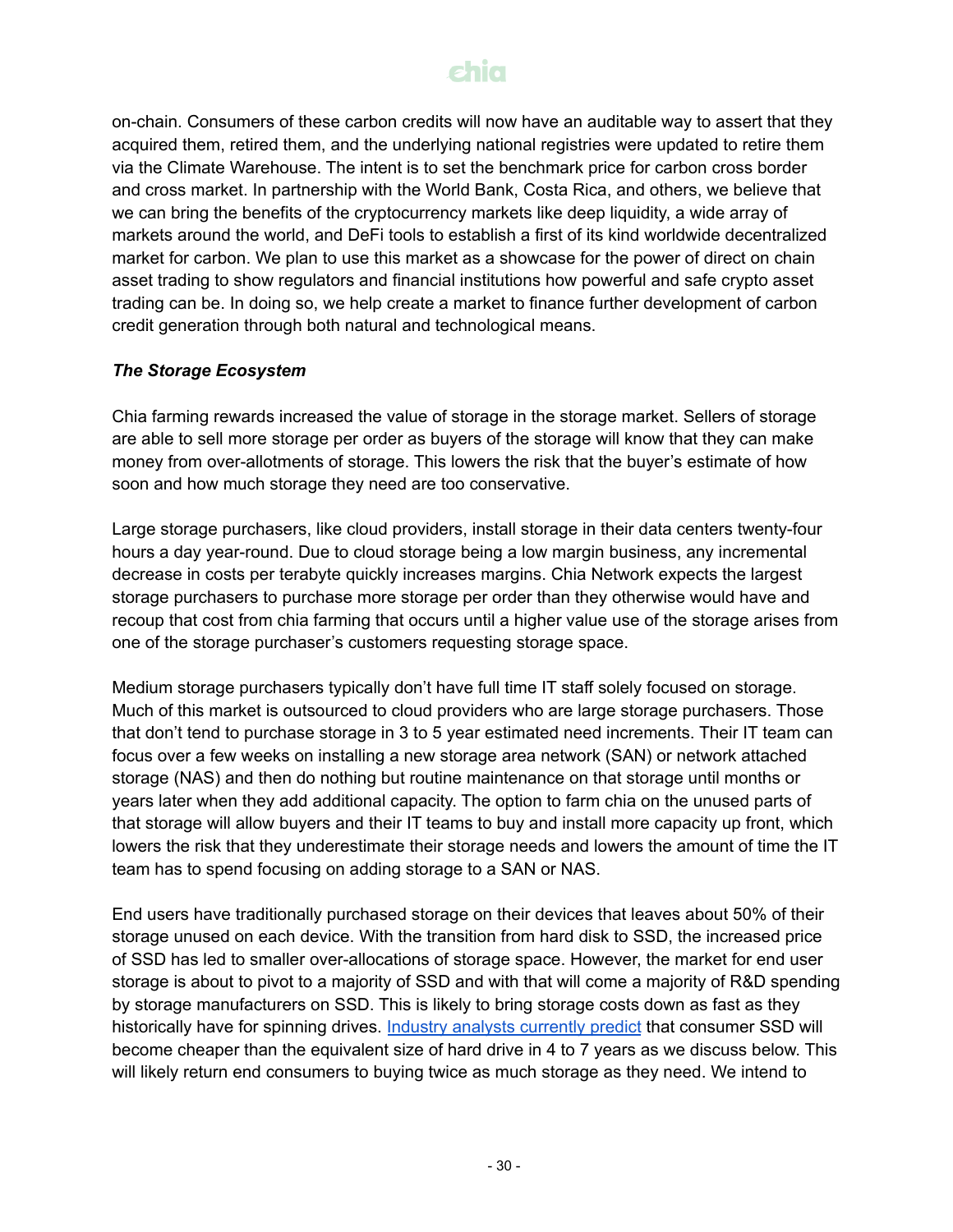make it easy, via partnerships with storage and device manufacturers, for end users to allocate their unused storage to Chia Network's blockchain and earn rewards directly, or from pools.

The market for used storage is currently somewhat limited. Enterprises tend to retire data center storage after three years. These drives often have significant remaining useful life but can't be trusted for critical data storage as they reach their age of mean time to failure. These data center cast offs are excellent for farming and we believe we have created a market for them that keeps them out of landfills for significantly longer and greener lives. The Circular Drive Initiative's goal is to formalize this market and support the ultimate recycling of drives after this increased valuable life.

Two trends in [NAND/](https://en.wikipedia.org/wiki/Flash_memory#NAND_flash)SSD storage are also promising for chia farming. Certainly by 2031 and probably much sooner than that, consumer SSD will be cheaper than the same size hard drive. This will lead to a significant decrease in the amount of energy needed to farm chia plots. Additionally there is a class of NAND storage that is generally considered waste today that could easily be turned into commercially viable farming space.

Finally, should it turn out that we have underestimated the availability of excess storage and the adoption of chia starts to put pressure on the global storage business, the impact will be to drive down the per TB cost and energy usage of storage for everyone. We consider that a social good even while we intend that the impact of Chia will only be to better utilize existing under-utilized storage space.

#### *International Payments*

The Company believes that one of the primary use cases for chia is in international payments especially in regions whose governments or financial systems are volatile. In the near term, Chia Network intends to support and potentially invest in companies and developers that enable the exchange of chia into local currencies like Localbitcoins and Paxful currently do for Bitcoin. Chia Network plans to enable and drive adoption of chia for settling international invoices where storage manufacturers and cloud providers source hardware and components. Chia Network's plan to have publicly traded equity will allow novel ways for enterprises to use equity options to reduce their exposure to any underlying coin price volatility. Chia Network expects significant revenue to be derived from service and support contracts with exchanges and international business and with the associated chia lending interest revenue.

We are equally committed to helping developers use our technology and tools to create superior digital wallets for applications like cross border payments. We plan to foster both marketplaces for fiat to crypto like Paxful and the general use case of being able to use your phone to send money home to your family in the country you emigrated from. Options for these services like Western Union are not instantaneous or something you can do from the comfort of home. That is before high fees are factored in. We believe that the economically disadvantaged acutely suffer these higher fees when they could instead have a low fee, easier to use application that saves them both time and money.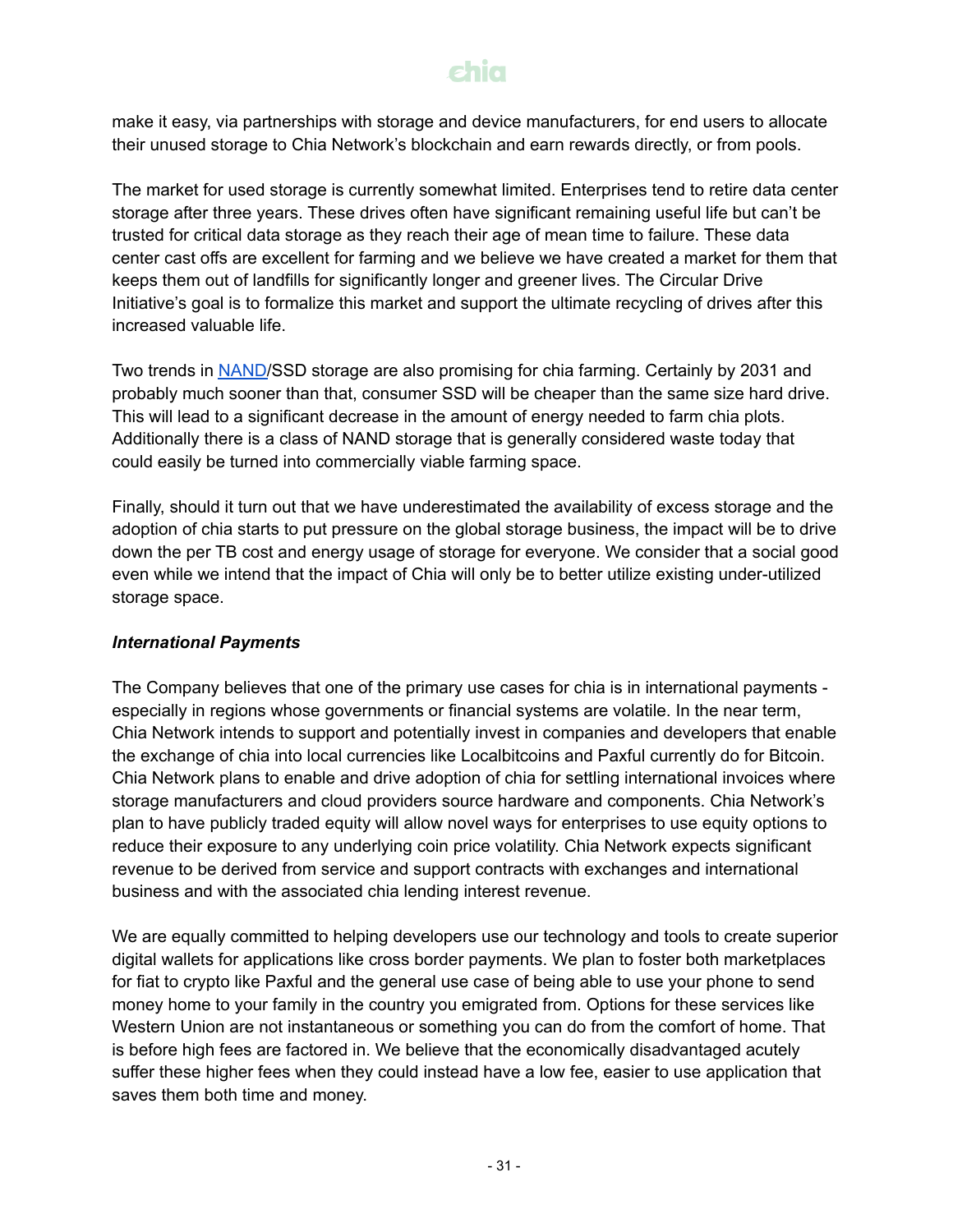#### **Selected Officers and Directors**

**Bram Cohen** – Director, Chairman, Chief Executive Officer and Founder, August 2017 to Present

Mr. Cohen is the inventor of BitTorrent, which is the most used protocol for peer-to-peer file sharing over the [internet](https://web.archive.org/web/20110626192933/http://www.ipoque.com/sites/default/files/mediafiles/documents/internet-study-2008-2009.pdf). In 2009, BitTorrent accounted for 43% to 70% of all internet traffic and has recently seen a [resurgence](https://www.vice.com/en_us/article/d3q45v/bittorrent-usage-increases-netflix-streaming-sites) in use accounting for nearly 21% of global upstream internet bandwidth in 2018. Mr. Cohen is often accused of being Satoshi [Nakamoto](https://news.bitcoin.com/10-people-who-might-be-satoshi-nakamoto/) – a claim he denies. Bram founded and was the initial CEO of BitTorrent, Inc in 2004. During his time at BitTorrent he worked in various roles as an Engineering Manager, Product Manager, and member of the board of directors at BitTorrent. While there he managed BitTorrent Labs, a research and development department of BitTorrent where he presided over a successful re-architecture of a new BitTorrent client: uTorrent Web. He left BitTorrent in August 2017 to found Chia Network. He has served as Chairman and CTO of Chia Network since its founding and, since June 2019, as CEO. He is currently an Advisor at Flibe Energy, an engineering company working to design and develop the liquid-fluoride thorium reactor (LFTR). Bram is one of the top selling [puzzle](https://www.puzzlemaster.ca/browse/inventors/cohen/) [designers](https://www.puzzlemaster.ca/browse/inventors/cohen/) in the world.

**Gene Hoffman** – Director, Chief Operating Officer and President, December 2019 to Present, SVP Business Development, August 2019 to December 2019, Advisor to the Board, August 2017 to August 2019

Mr. Hoffman is a serial entrepreneur and former public company CEO. He has built and sold three companies to PGP, Inc., [Vivendi-Universal,](https://www.wsj.com/articles/SB986824941148670041) and [Amdocs.](https://www.crunchbase.com/acquisition/amdocs-acquires-vindicia--a8dd2c0e) From 2003 to 2016 he was co-founder, Chairman and CEO of Vindicia, a consumer subscription infrastructure company sold to Amdocs in 2016. From 2017 to 2019 he was an advisor to the board of Chia Network until he joined the Company full time in August of 2019. He has been a board member at eight different technology and energy companies and serves on two non-profit boards, one of which he co-founded. He has 21 years of working in high compliance security environments with 12 years of managing PCI and SSAE-18 compliance for the storage of 220,000,000 credit cards. Hoffman has built and scaled companies in enterprise software and SaaS, consumer subscriptions, cryptography, and software development. He has raised over \$216,000,000 in public and private markets, acquired four companies and sold three. In 1997, he helped end US export controls on cryptography while at PGP, Inc. by personally exporting the PGP Source Code book. Hoffman is co-inventor on several patents and is currently an Advisor at Directly, and Iris.tv.

**Misha Graboi** - Chief Financial Officer, May 2021 to Present.

Prior to Chia, Misha Graboi was CEO of Delta-V Global Management, a consultancy focused on asset management firms. Prior to Delta-V, Mr. Graboi spent a decade at PAAMCO Prisma where he held several roles, most recently as CEO of PAAMCO Asia and as the sector specialist for convertible arbitrage strategies at PAAMCO. Earlier in his career, Misha was an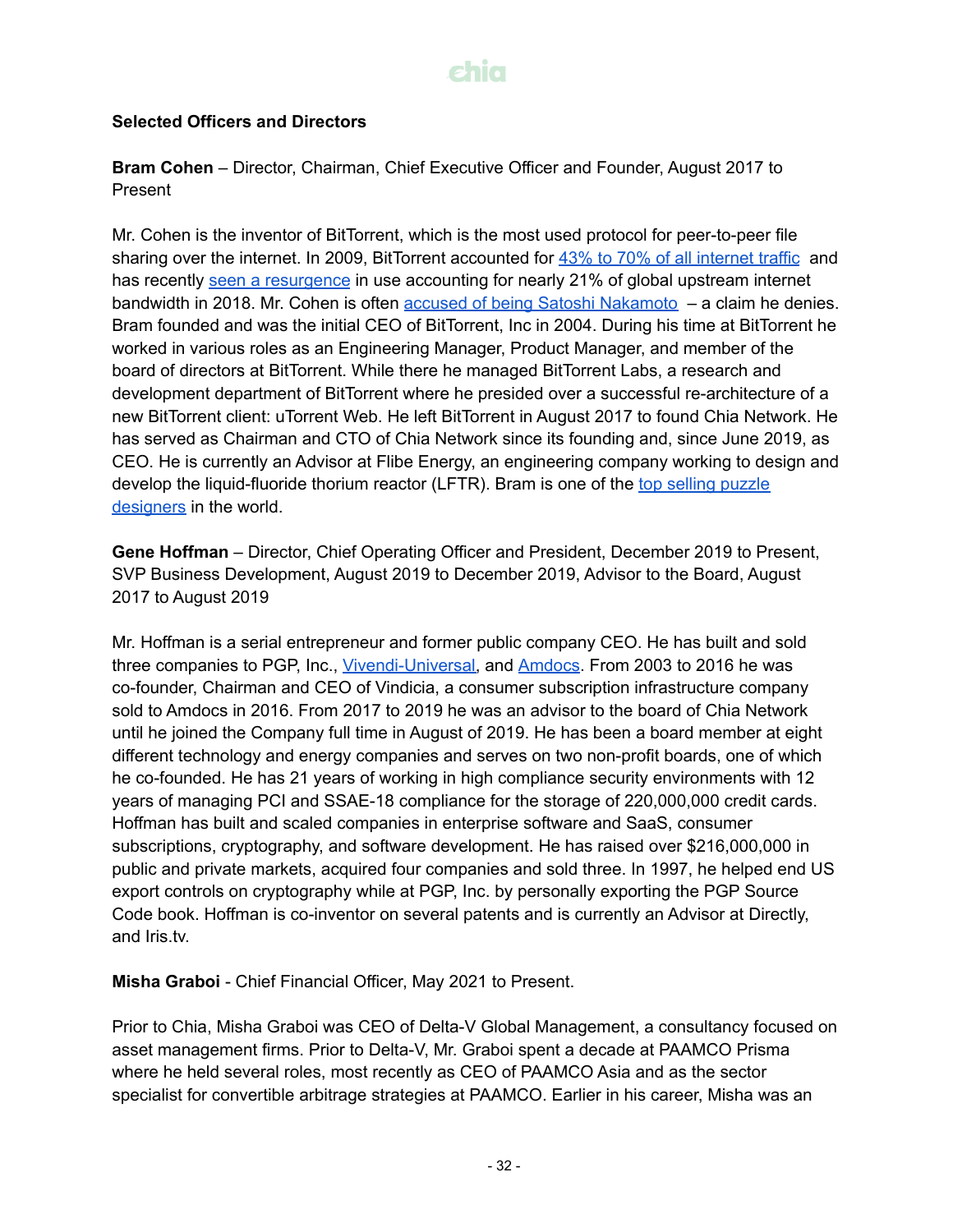Executive Director at Goldman Sachs, where he headed European Internet Equity Research. Misha began his career at CIBC Oppenheimer where he was a technology investment banker and Internet equity research analyst.

**David Frazee** - Director, May 2021 to Present.

David Frazee is a Managing Partner at Richmond Global Ventures and one of the world's leading experts on international entrepreneurship. As a founding Board member of Endeavor Catalyst and through his extensive work as an Endeavor Global Mentor, Mr. Frazee has advised companies and funds across 17 countries, as well as worked with the governments of China, Taiwan, Jordan, Poland, Uruguay, Brazil, and Chile on innovation policy and emerging growth strategies. As a Silicon Valley-based high technology strategist, entrepreneur, and attorney, Mr. Frazee has spent his career helping companies and funds develop successful international corporate, business, and intellectual property strategies. As an executive of three technology startups— one of which he led through a US\$128 million investment by GE and subsequent IPO before it was acquired by Hughes/DirecTV— Mr. Frazee has developed an intimate operational understanding of the unique challenges faced by emerging growth companies. He sits on the Board of Advisors for Ecosense, Paradata, and Qraved. David Frazee received his undergraduate degree from Stanford University, with honors and distinction, where he worked as a teaching assistant in the Computer Science Department and studied at the Free University Berlin. Mr. Frazee went on to earn a J.D. from the University of Michigan, cum laude. He often appears in publications discussing innovation and business strategy, including Fortune, The Financial Times, The Red Herring, and The Wall Street Transcript. He is a frequent speaker, including at the Fortune Global Forum in Beijing and the Financial Times Innovation Summit in London.

**Jill Gunter** - Director, May 2021 to Present.

Jill Gunter is a Venture Partner at Slow Ventures, a San Francisco-based early stage venture capital fund. She invests in financial technology startups and cryptocurrency projects and protocols building and underpinning decentralized finance. She has held bitcoin since 2013. Mrs. Gunter is a co-founder of the Open Money Initiative, a non-profit organization that researches and publishes data on how those without access to a free and open financial system manage their money. Mrs. Gunter has also conducted academic research on the use of cryptocurrencies in emerging markets as part of her masters degree at Oxford University. Jill started her career on the emerging markets fixed income desk at Goldman Sachs in New York.

**Chuck Stoops** - Director, December 2020 to Present.

Mr. Stoops is a 20-year finance and technology industry veteran who specializes in helping high-growth companies transform into global powerhouses. Emerging from a "Big 4" accounting background, Mr. Stoops joined PayPal in 2004 as the second-ranking member of its finance leadership team. While at PayPal, he helped guide the payment company's rapid expansion into international markets, including planning and negotiating its international headquarters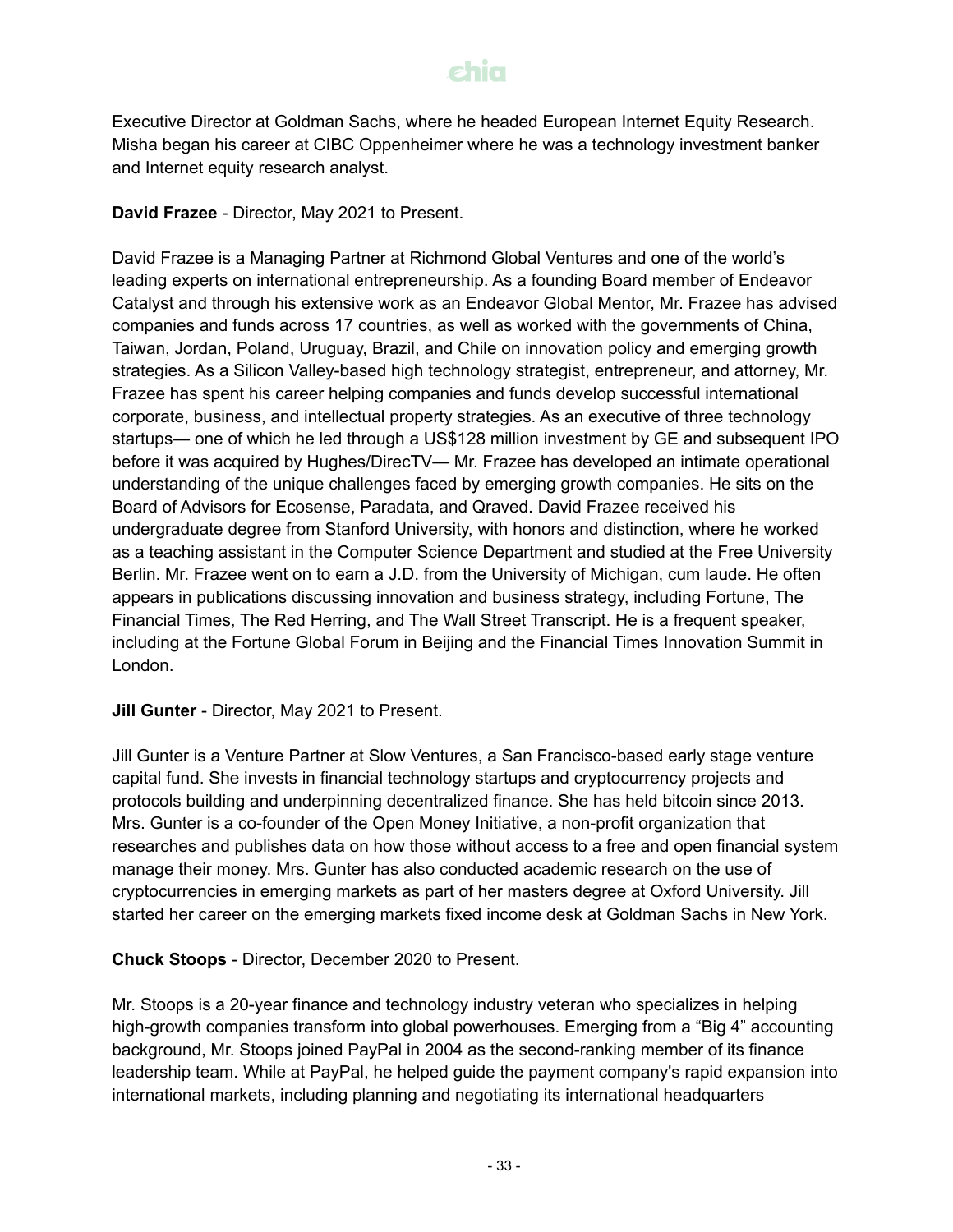investment in Singapore and establishing a fully chartered PayPal Europe Bank in Luxembourg. Leaving PayPal at the end of 2009, Mr. Stoops briefly joined Skype's Finance team to help prepare the company for a prospective S-1 filing and ultimately a successful sale to Microsoft in early 2011. In 2012, Mr. Stoops became Netflix's first international hire as its Head of Finance for Europe until the company relocated its European operations from Luxembourg to Amsterdam. By then well-settled in Luxembourg, Mr. Stoops chose to return to PayPal in 2013, this time serving as EU Counsel and Chief Data Protection/Privacy Officer. In late 2014, Mr. Stoops joined Japanese multinational Rakuten as its General Legal Counsel and Data Protection Officer for Europe where he, once more, obtained a full European banking charter while managing regulatory affairs and advising the group's European domiciled holdings; including Viber, Kobo and several national e-commerce marketplaces. Along the way, Mr. Stoops has served as a Board Director for the group companies of eBay, BlackBerry (RIM), Skype and others and is well versed in group financial reporting and controls. At present, Mr. Stoops is a principal in an early-stage banking technology start-up, which plans to receive an EU regulatory license in Luxembourg. Chuck is an active advisor and investor with "exchange space" companies, especially those in the areas of blockchain, payments, identity and loyalty. Mr. Stoops is an advocate for any useful financial inclusion project that aids the underserved and underbanked segments of society. Stoops holds a BA from Washington and Jefferson College and two law degrees; a JD from Pepperdine and an LLM from Georgetown Law School. He resides in Luxembourg.

#### **Intellectual Property**

The Company licenses its software under the Open Source Apache 2.0 [License](https://www.apache.org/licenses/LICENSE-2.0). The Company was granted its first patent in November of 2021 - "[11165582](https://patents.google.com/patent/US11165582B2/en) - Consensus layer architecture for maintaining security with reduced processing power dependency in untrusted decentralized computing platforms." There are additional provisional patents pending that cover our work difficulty resets, our multiple chain methods to stop grinding attacks, and our new consensus algorithm which are all outlined in our [Green](https://www.chia.net/assets/ChiaGreenPaper.pdf) Paper and our [consensus](https://docs.chia.net/docs/03consensus/consensus_intro) documents. The Company has trademarked "Chia" and "Chialisp" around the world and plans to liberally license the trademark for software and applications that are compatible with the Chia Network blockchain. The Company has not licensed and does not rely upon the intellectual property of other companies or individuals for use in the Company's software or has obtained specific copyright licenses under open source licenses for inclusion of certain dependencies of the Chia blockchain software. The Company joined the [Cryptocurrency](https://www.opencrypto.org/) Open Patent Alliance in October, 2021.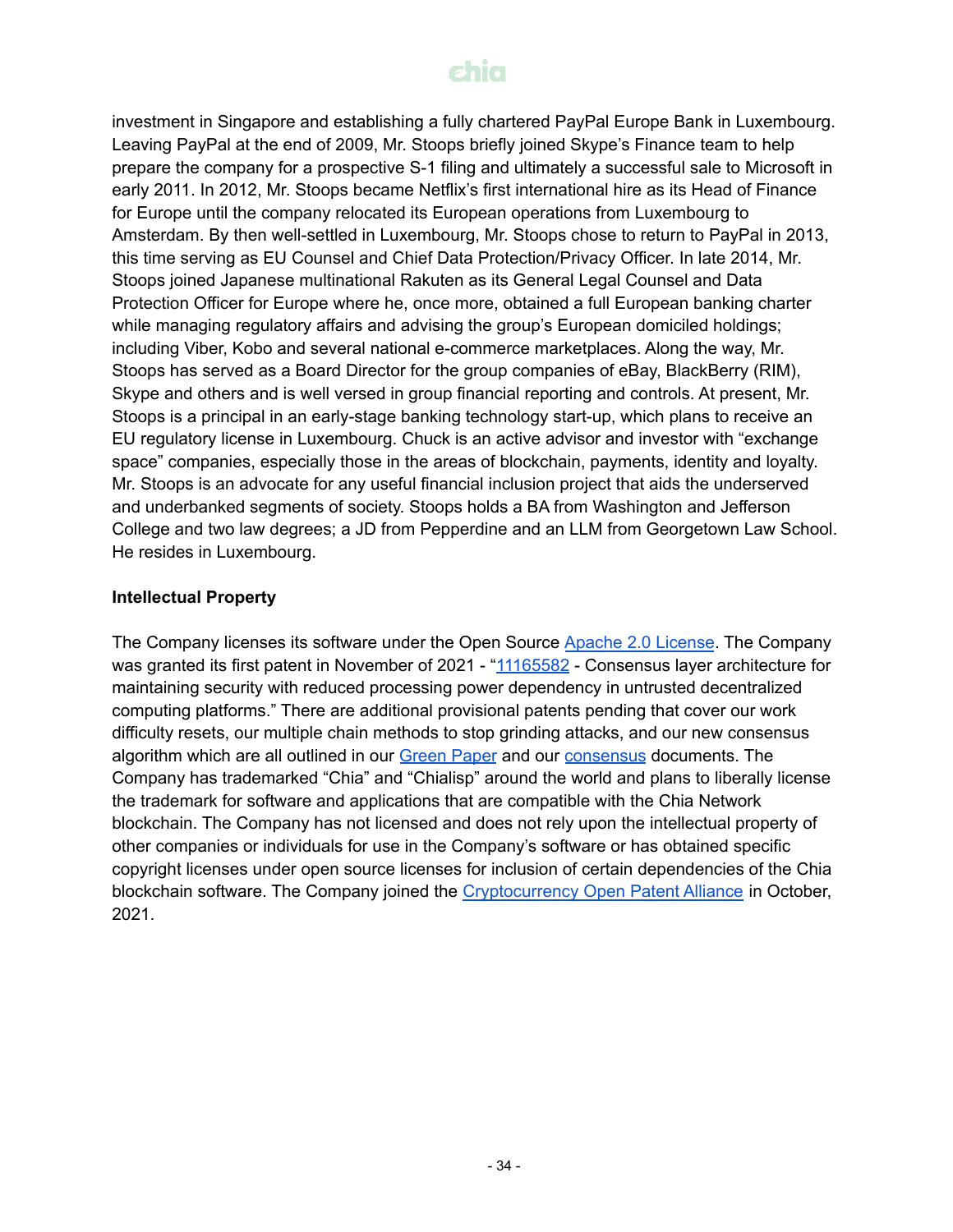#### **Capitalization**

Since inception the Company has raised approximately \$77M in funding in four rounds of financing. The last round of \$61M was raised shortly before transaction launch in May of 2021. Additionally, a strategic partner has invested \$10M more on an uncapped convertible note that will convert in the next round of financing or public offering. No investor has been promised chia in return for their investment. As part of the last round of financing, all SAFEs were converted to [NVCA](https://nvca.org/model-legal-documents/) style preferred equity and the last round was considered the Series D Preferred round. In connection with this financing and conversion, all investor rights to any chia were terminated in favor of cash redemption rights.

Our investors include Richmond Global Ventures, a16z Crypto, Slow Ventures, Naval Ravikant, Breyer Capital, Collaborative Fund, IDEO Colab, True Ventures, Galaxy Digital, Cygni Capital, Greylock Partners, DCM, Metastable, StillMark Capital, and Kamal Ravikant.

Now that all of our SAFEs have converted to equity, we can discuss our cap table more simply. The following percentages do not contemplate the dilution that a future round would cause nor do they account for the conversion of the outstanding \$10M uncapped convertible note. We include in the calculation all issued and outstanding restricted stock awards, options, or warrants to acquire Chia Network stock as if fully vested but not shares reserved for further stock awards that have not yet been issued.

No single shareholder holds more than 35.0% of the Company. Investors as a group hold approximately 49% of the outstanding shares of the Company. No single investor or fund will hold more than 7.5% of the outstanding shares of the Company on an as converted and combined basis.